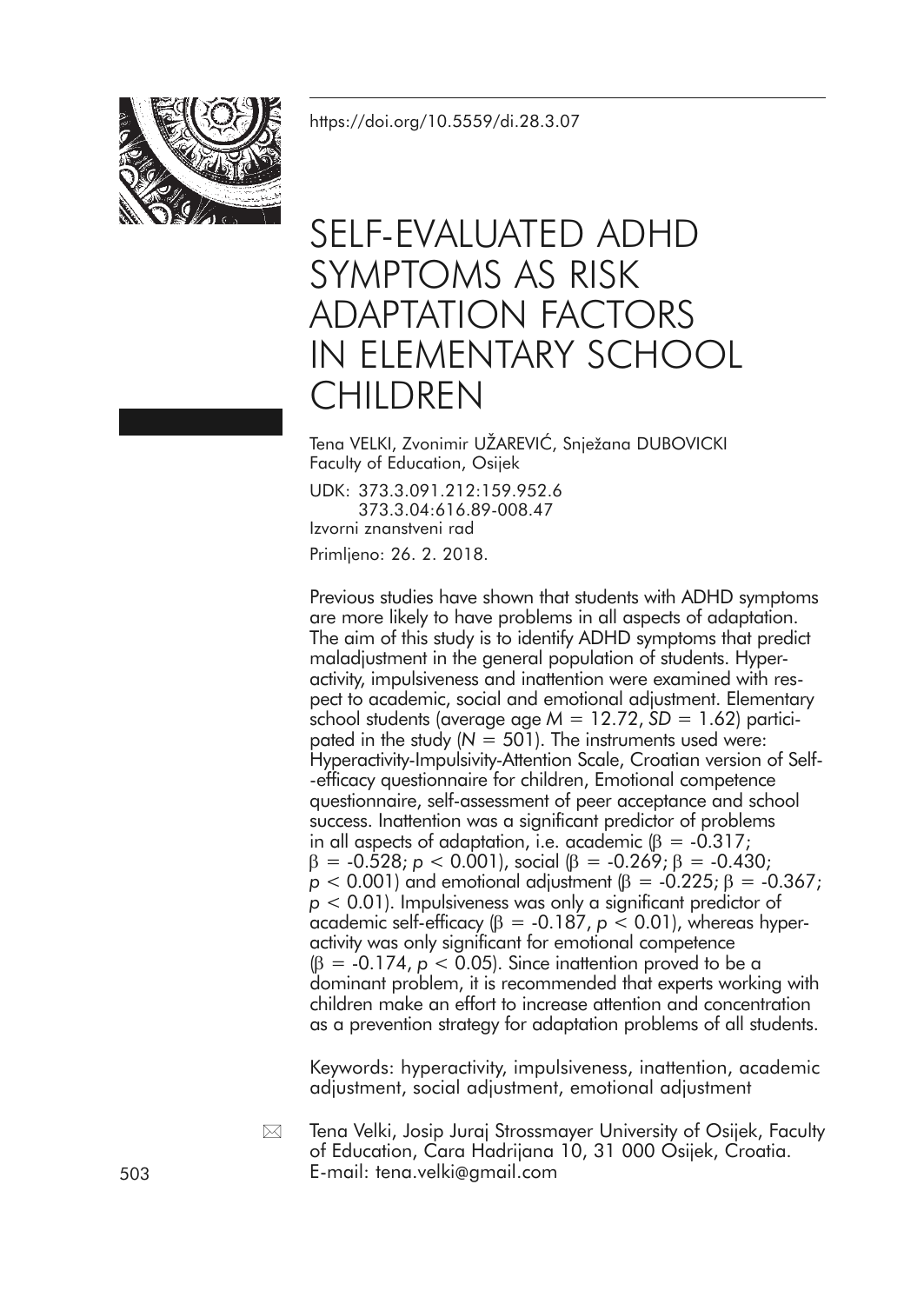#### **INTRODUCTION**

Numerous previous studies have shown that ADHD children show adaptation problems, primarily academic, social and emotional difficulties (Bussing, Mason, Bell, Porter, & Garvan, 2010; Bussing et al., 2012; Defoe, Farrington, & Loeber, 2013; Velki & Dudaš, 2016), which make their everyday functioning at home and school harder. Moreover, recent studies have shown that children suspected of having ADHD, i.e. children with more salient symptoms of ADHD but not exceeding the critical value for diagnosis, also show difficulties in daily functioning. Thus, studies show that children suspected of having ADHD perform lower in all domains of academic achievement – reading, writing, mother tongue and math (August, Ostrander, & Bloomquist, 1992; Bussing et al., 2010; Hong et al., 2014), have more problems with attention during formal exams and show significantly poorer results on tests of executive functions (Brown & Casey, 2016; Hong et al., 2014), drop out of school higher than average, have more psychosocial problems, problems in peer relations and internalized problems (Norén Selinus et al., 2016), have fewer friends, make poor-quality friendships and earn negative reputation among peers (Rielly, Craig, & Parker, 2006). Generally speaking, their social functioning has been shown to be less successful with more problems in the domain of emotion control (Gudjonsson, Sigurdsson, Eyjolfsdottir, Smari, & Young, 2009; Norvilitis, Sun, & Zhang, 2010), poorer behavioral and emotional control (Hong et al., 2014), lower level of empathy (Groen, den Heijer, Fuermaier, Althaus, & Tucha, 2017), and, also, they show more internalized and externalized disorders (Brown & Casey, 2016; Bussing et al., 2010) and generally greater comorbidity (Cho et al., 2009).

In the case of school-age children symptoms of inattention have proved to be crucial in predicting academic failure. Problems with forgotten homework, inability to concentrate on school assignments, difficulty in copying from blackboard, truancy, dropping out of school and poor academic self-efficacy altogether lead to poorer school achievement even though these students may be of average or above average intellectual abilities (Barkley, 2000; Pagani et al., 2008; Passolt, 2002; Weyandt & DuPaul, 2008; Young, Heptinstall, Sonuga- -Barke, Chadwick, & Taylor, 2005).

In addition to the symptoms of inattention, the symptoms of impulsivity proved to be significant for poorer academic performance, even at college level (Frazier, Youngstrom, Glutting, & Watkins, 2007). Children with more salient symptoms 504 of impulsivity, especially when combined with aggressive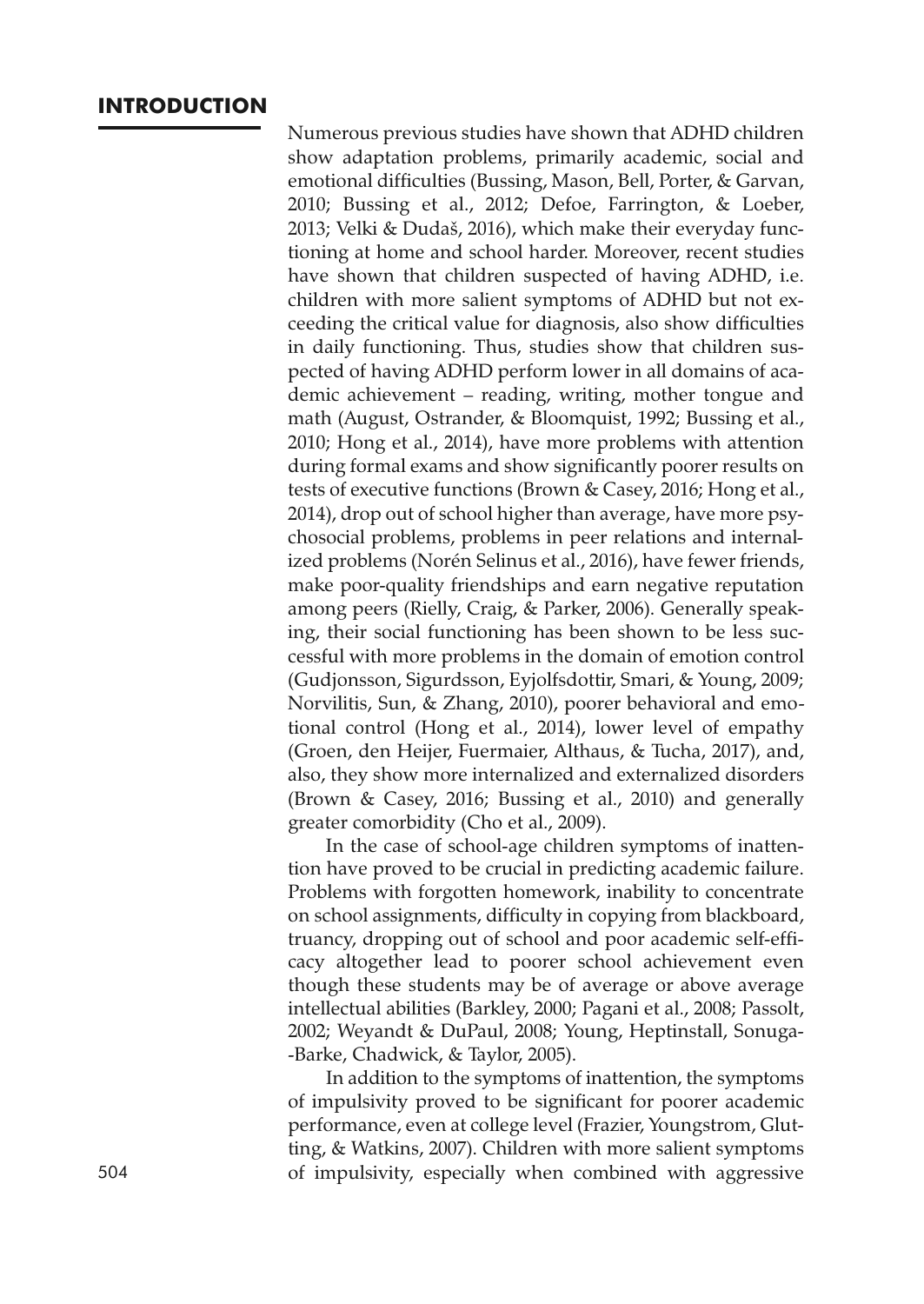VELKI, T., UŽAREVIĆ, Z., DUBOVICKI, S.: SELF-EVALUATED ADHD... behavior, show poorer academic achievement, which is the result of a common neurobiological background, i.e. deficiency of executive functions, short response times to external stimuli and unbalanced emotional functioning (Sjöwall & Thorell, 2014).

In a longitudinal study of ADHD girls, the main risk factor for poor school success was a combination of symptoms of hyperactivity and inattention (Young et al., 2005). Additionally, the same group displayed a lower degree of self-confidence in decision-making and planning. Another longitudinal study with children aged 12 to 26 years at follow-up confirmed that symptoms of hyperactivity and inattention led to poorer academic achievement and more frequent drop outs from further education (Galéra, Melchior, Chastang, Bouvard, & Fombonne, 2009). Additional research showed that children with more salient symptoms of hyperactivity and inattention displayed poorer academic and social functioning and less developed learning skills (Norvilitis et al., 2010; Norwalk, Norvilitis, & MacLean, 2009), poorly developed academic self-efficacy, weaker results in cognitive and achievement tasks, and problems in processing information and with executive functions (DuPaul & Langberg, 2015; Todd et al., 2002).

The symptoms of impulsivity have proved to be particularly challenging for social and emotional functioning of children since these are most often associated with violent and aggressive behavior towards peers (McQuade & Hoza, 2015; Velki & Romstein, 2016). Children that are more impulsive are prone to interrupt others in conversations, to a reckless and ignorant behavior during interaction and, also, a lack of recognition of emotions in others, which results in conflicts during interaction; in other words, they show deficits in verbal behavior and communication skills (Corkum, Corbin, & Pike, 2010). As a consequence of this behavior, their peers tend to exclude impulsive children from play and social activities, which increases the risk of development of addiction and depression in later years (Barkley, 2015; Defoe et al., 2013; Lachenmeier, 2014). Peers prefer to make friends with children who are easier to establish a relationship with, or show a preference for a relationship in which they need to invest less energy than when dealing with impulsive friends who are being unpredictable (Bartolac, 2013).

Numerous studies have pointed at age and gender differences in ADHD and indicated the disorder as more common in boys than in girls (Quinn & Wigal, 2004). However, the number of people diagnosed with ADHD grows with age 505 whereas gender differences are reduced (Velki, 2012). The study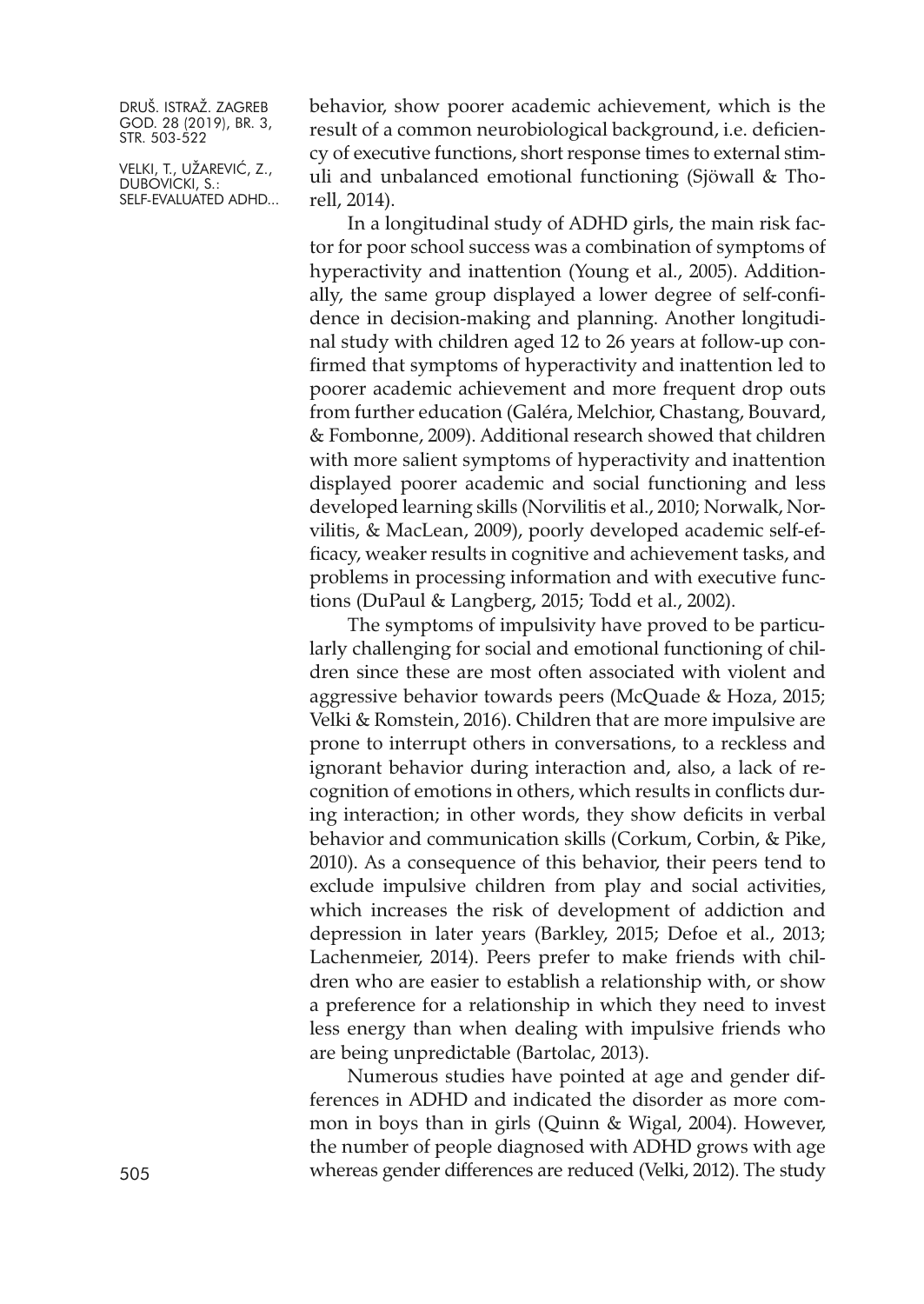VELKI, T., UŽAREVIĆ, Z., DUBOVICKI, S.: SELF-EVALUATED ADHD...

of children suspected of ADHD concluded that age had a mediating effect in the connection between symptoms of ADHD and academic achievement. For self-evaluated hyperactivity, age had a full mediating role, i.e. as the students' age increased, there was no correlation between self-evaluated hyperactivity and academic achievement. In addition, age had a partially mediating role in the connections between self-evaluated inattention with academic achievement and academic self- -efficacy, i.e. as the students' age increases, the correlation between self-evaluated symptoms of inattention and both academic self-efficacy and academic achievement, becomes weaker (Velki & Vrdoljak, 2019). The explanation is found in the fact that ADHD is the most commonly diagnosed when children start school where they are faced with increased developmental tasks. This usually leads to the recognition of hyperactive boys and the most frequently diagnosed subtypes of ADHD are the combined subtype or predominantly hyperactive/impulsive subtype (Moldavsky, Groenewald, Owen, & Sayal, 2012). The second identification period of ADHD occurs when students move to upper grades of elementary school, when school requirements get even more demanding and complex. The predominantly inattentive subtype of ADHD is diagnosed more often at this time as problems with inattention significantly disrupt the daily functioning of the child (Biederman et al., 2002; Cantwell, 1996; Ramtekkar, Reiersen, Todorov, & Todd, 2010; Rucklidge, 2010). This subtype of the disorder is more commonly found in girls (Gershon, 2002).

Previous research has mostly focused on children and adults who have been diagnosed with ADHD, not on those showing only some individual salient symptoms (Balázs & Keresztény, 2013). Children suspected of having ADHD have more salient symptoms of the disorder, which may present a problem for their everyday functioning (Velki & Dudaš, 2016), and, because they lack a diagnosis, they are not involved in treatment or prevention programs. Furthermore, numerous studies have shown that manifestation of a particular ADHD symptom leads to academic, social and / or emotional difficulties (Frazier et al., 2007; Norvilitis et al., 2010; Norwalk et al., 2009; Weyandt & DuPaul, 2008; Young et al., 2005), although findings are not always consistent when it comes to the importance of a particular symptom. Therefore, the purpose of this study was to find out how particular symptoms that are not at a critical level for making a diagnosis may pose problems in adaptation of the general population of elementary school children not diagnosed with ADHD.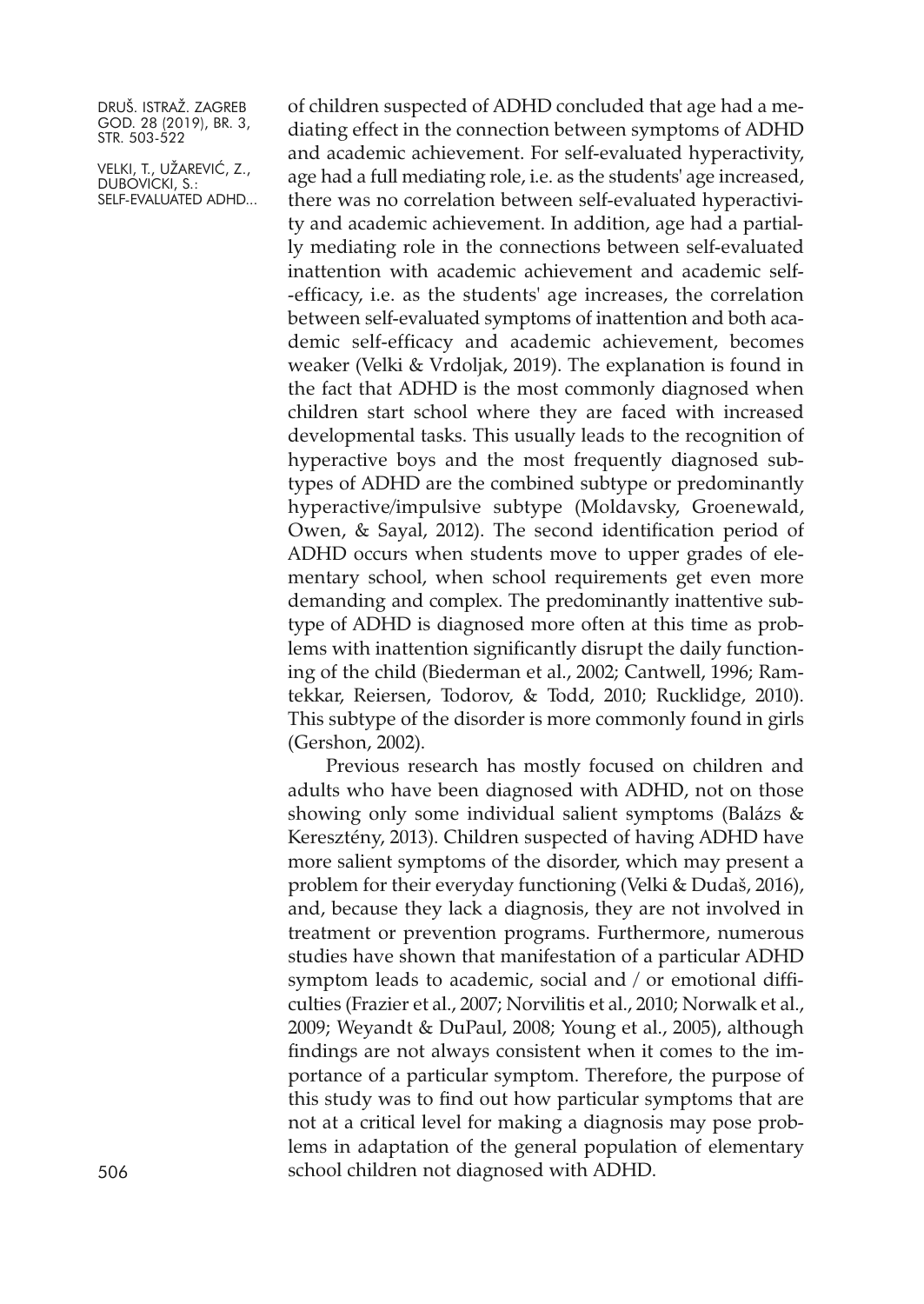# **AIMS AND HYPOTHESES OF RESEARCH**

The aim of the study was to identify self-evaluated ADHD symptoms that are critical as adaptation challenges in the general primary school population of students. Three groups of self-evaluated symptoms were examined (hyperactivity, impulsivity and inattention) with respect to academic adjustment (operationalized as school success and academic self-efficacy), social adjustment (operationalized as peer acceptance and social self-efficacy) and emotional adjustment (operationalized as emotional competence and emotional self-efficacy). As previous studies have established age and gender differences in ADHD, the variables age and gender were kept under control when the self-evaluated symptoms of ADHD were tested in general population.

Following the aim of the study, we established three main hypotheses:

- H1: Self-evaluated symptom of inattention, in comparison to hyperactivity and impulsivity, will be a better predictor of school maladjustment. Students with higher level of self-evaluated inattention will have lower school success and lower academic self-efficacy.
- H2: Self-evaluated symptom of impulsivity, in comparison to hyperactivity and inattention, will be a better predictor of social maladjustment. Students with higher level of self-evaluated impulsivity will have lower peer acceptance and lower social self-efficacy.
- H3: Self-evaluated symptom of impulsivity, in comparison to hyperactivity and inattention, will be a better predictor of emotional maladjustment. Students with higher level of self-evaluated impulsivity will have lower emotional competence and lower emotional self-efficacy.

# **METHODOLOGY**

## **Participants**

The study included six elementary schools in the regions of Slavonia and Baranja. The participants were students in grades 4, 6 and 8. The total pool of students invited to participate in the study was 896. Parental consent was received for 501 students (55.92%). There were 254 male and 247 female students. The age ranged from 10 to 16 years and the average age was 12.72 years (*SD*= 1.62). In the study, only the self-assessment measure of symptoms of ADHD was included, and not the existence of a medical diagnosis, therefore two children with ADHD diagnosis were excluded from the analysis). Table 1 507 shows the distribution of students by gender, age and grade.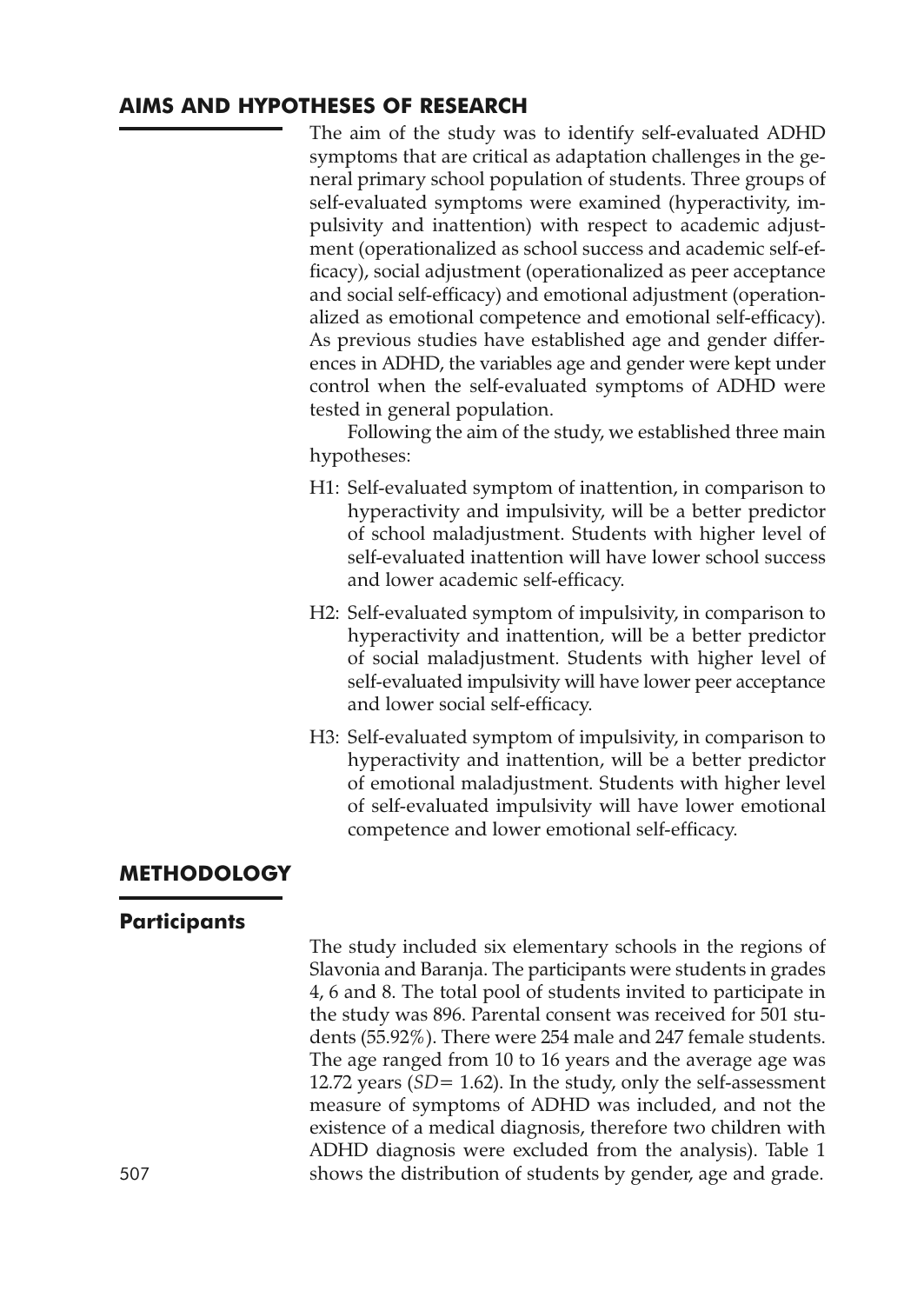| DRUŠ. ISTRAŽ. ZAGREB<br>GOD. 28 (2019), BR. 3,<br>STR. 503-522               | Grade          | Gender                 | f                 | $\%$                  | Average age                |
|------------------------------------------------------------------------------|----------------|------------------------|-------------------|-----------------------|----------------------------|
| VELKI, T., UŽAREVIĆ, Z.,<br><b>DUBOVICKI, S.:</b><br>SELF-EVALUATED ADHD     | $\overline{4}$ | boys<br>girls<br>total | 50<br>54<br>104   | 48<br>52<br>20.8      | $M = 10.9$<br>$sd = 0.48$  |
| $\supset$ TABLE 1<br>Distribution of students<br>by gender, age and<br>grade | 6              | boys<br>girls<br>total | 91<br>94<br>185   | 49.2<br>50.8<br>36.9  | $M = 12.25$<br>$sd = 0.46$ |
|                                                                              | 8              | boys<br>girls<br>total | 112<br>100<br>212 | 52.6<br>47.4<br>42.3  | $M = 14.32$<br>$sd = 0.49$ |
|                                                                              | Total          | boys<br>girls<br>total | 254<br>247<br>501 | 50.7<br>49.3<br>100.0 | $M = 12.72$<br>$sd = 1.62$ |

#### **Instruments**

#### **Hyperactivity – Impulsivity – Attention Scale**

(HIP; Vulić-Prtorić, 2006)

The HIP Scale estimates hyperactive and impulsive behavior and the difficulty with focused attention. It consists of 19 items divided into three subscales: hyperactivity (6 items), impulsivity (4 items) and inattention (9 items). The items are statements that describe the most common symptoms of hyperactivity, impulsivity, and inattention. The structure of the HIP Scale was based on a classification system used to measure deficit attention hyperactivity disorder symptoms and for the purpose of theoretical interpretation of ADHD symptomatology. The task of the participant was to decide on the frequency of behaviors they had experienced in the six-month period prior to the study. Accordingly, each item was marked following the 5-point scale:  $1 =$  never,  $2 =$  rarely,  $3 =$  sometimes,  $4 =$  often,  $5 =$  very often. The result was obtained by calculating the arithmetic mean of selected items. The internal consistency for hyperactivity subscale was Cronbach  $\alpha = 0.86$ , for the impulsivity subscale  $\alpha = 0.80$  and for the inattention subscale  $\alpha = 0.88$ .

#### **Emotional Competence Questionnaire**

(UEK-45; Takšić, 2002)

The Emotional Competence Questionnaire was used for assessing emotional intelligence as a personality trait. UEK-45 is a short version of the Emotional Intelligence Questionnaire that was created based on the Mayer and Salovey theory (1997). The questionnaire consists of three subscales with a total of 45 items. The subscale 'Ability to observe and understand the emotion' consists of 15 items (e.g. When I see how someone feels, I usually know what happened to them.); the subscale 'Ability to express and name emotions' consists of 14 items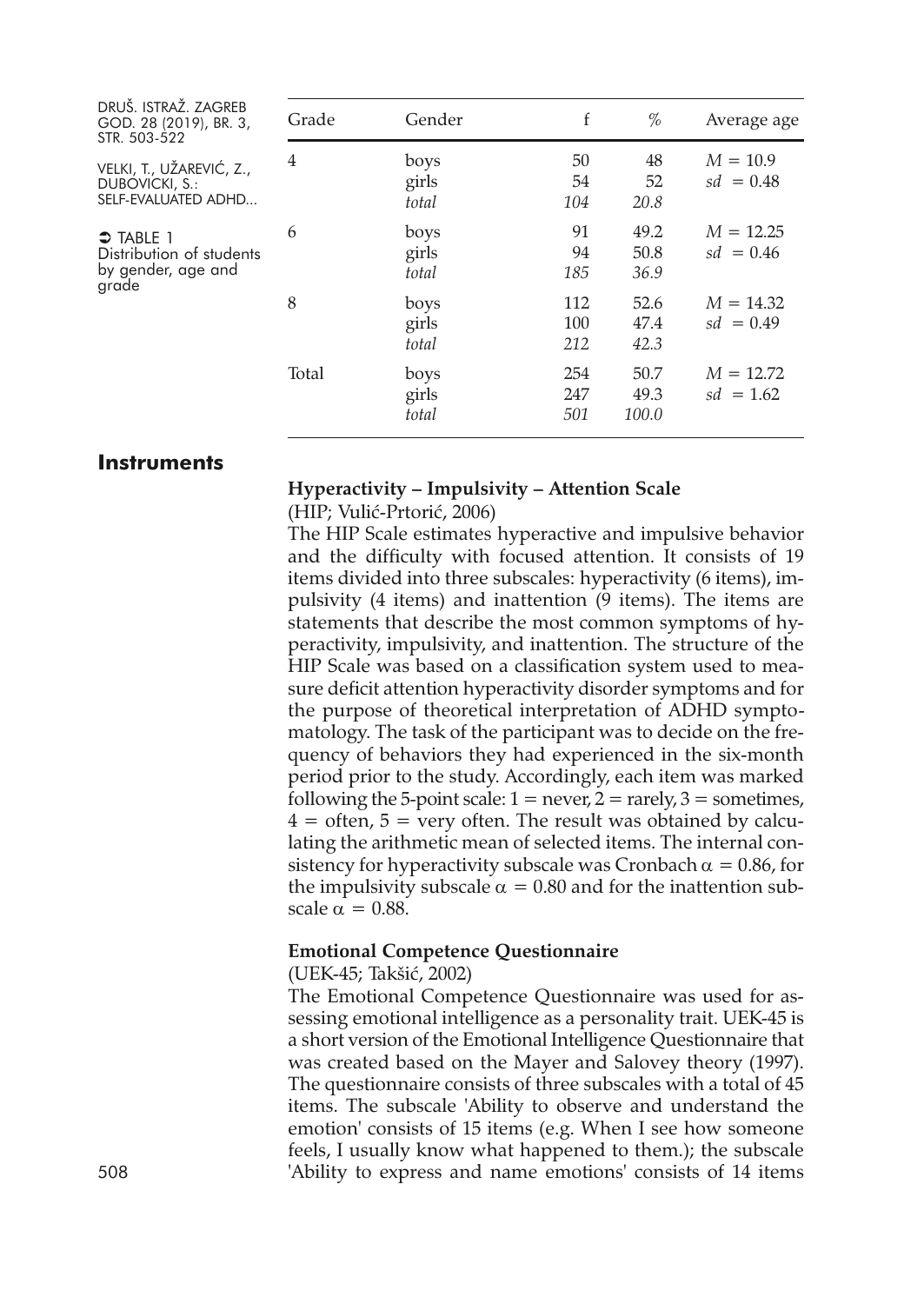VELKI, T., UŽAREVIĆ, Z., DUBOVICKI, S.: SELF-EVALUATED ADHD... (e.g. I can almost always describe my feelings and emotions with words.); and the subscale 'Skills of emotion control and regulation' consists of 16 items (e.g. Even when people around me are in a bad mood, I can keep a good mood.). The task of the participants was to make a subjective judgment on a 5-point scale  $(1 = \text{'not at all' to } 5 = \text{'definitely yes'})$  about how strongly the statement refers to them.

#### **Self-Efficacy Questionnaire for Children**

(SEQ-C, Vulić-Prtorić & Sorić, 2006)

Self-Efficacy Questionnaire for Children was designed to measure children's self-efficacy feelings in three domains: academic, emotional and social. The questionnaire consists of 24 items that are divided by efficacy domains. The domain of social self-efficacy  $(k = 8)$  refers to assertiveness and perceived capacity for relationships with peers, the domain of emotional self-efficacy  $(k = 8)$  refers to the ability to face negative emotions, and academic self-efficacy  $(k = 8)$  refers to the perceived ability for coping with school materials, learning and meeting school expectations. Instructions for the completion of the questionnaire are short and very clear, and the task of the participants is to estimate on the 5-point Likert scale how the behavior described in the statement relates to them (from 1 meaning 'not at all' to 5 meaning 'very well').The overall result is obtained by determining the arithmetic mean of relevant items. Internal consistency in this study was Cronbach  $\alpha = 0.84$ for the academic self-efficacy subscale,  $\alpha = 0.80$  for the social self-efficacy subscale and  $\alpha = 0.79$  for the emotional self-efficacy subscale.

#### **Demographic information**

The participants in the study provided demographic information about themselves: their age, gender and grade, Also, they provided information on their school success (general success at the end of the semi-semester and at the end of the last school year; grade in mathematics at the end of the semi-semester and at the end of the last school year; grade in Croatian language (mother tongue) at the end of the semi-semester and at the end of the last school year). Internal reliability of school success was Cronbach  $\alpha = 0.79$ . Furthermore, they gave data about peer acceptance (2 items on 3-point Likert scale).

#### **Procedure**

After consulting with the schools and getting permission to use the questionnaires, consents from parents were collected. All children who returned a signed parental consent agreed to take part in the research voluntarily. The data collection 509 procedure was conducted in groups and lasted for about 45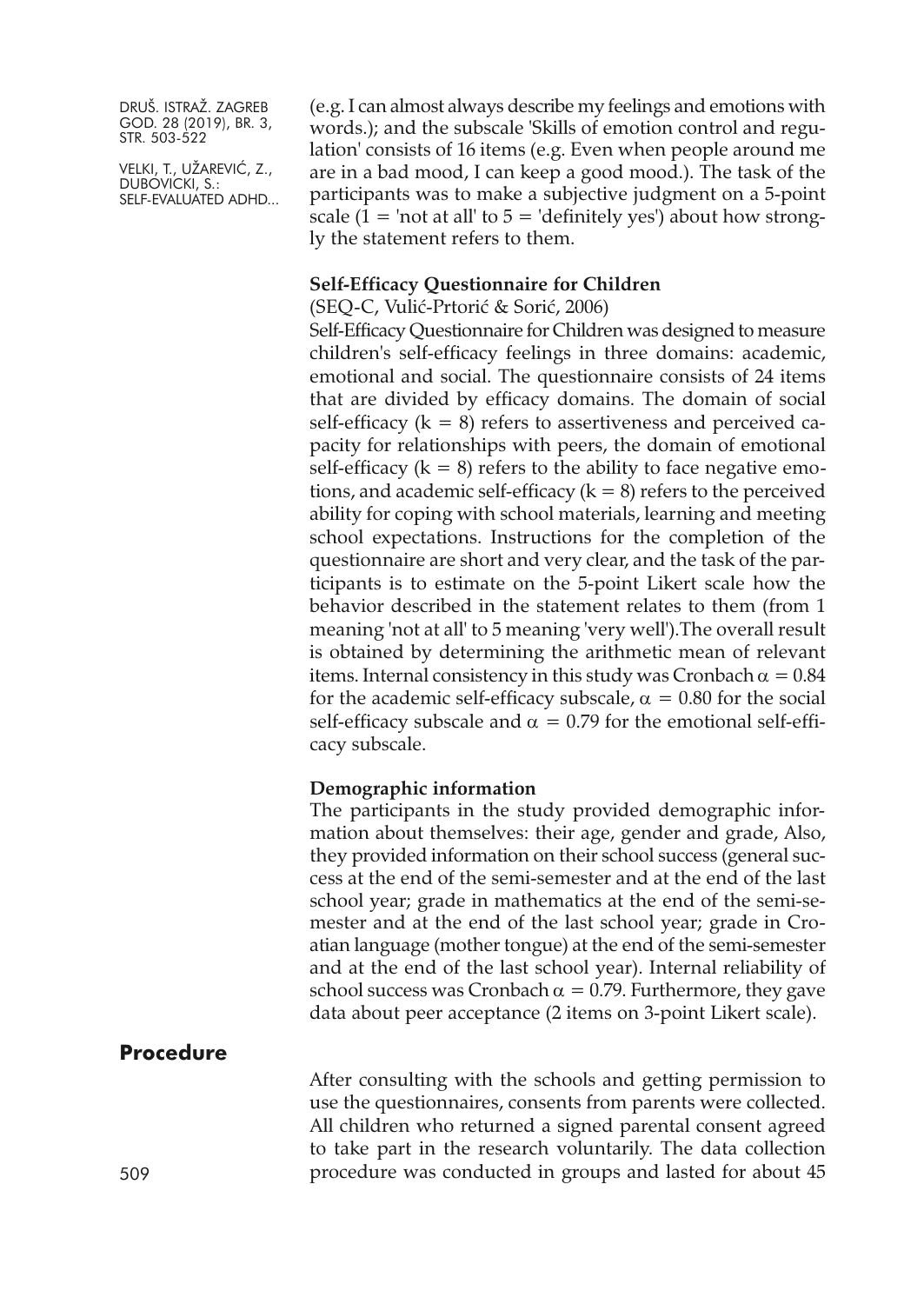VELKI, T., UŽAREVIĆ, Z., DUBOVICKI, S.: SELF-EVALUATED ADHD... minutes. It was clearly stated that the participation was anonymous and that there were no (in)correct answers. The importance of providing sincere answers when completing the questionnaire was emphasized. At the beginning of each questionnaire, detailed instructions were given to the participants. If during the data collection procedure it turned out that the question was somewhat unclear, the researcher provided additional explanation individually. The participants were allowed to resign from completion of the questionnaires at any time, but no such cases were recorded.

Data analysis started with examinations related to the descriptive statistics for the variables included in the study (Table 2). The testing of normality of distribution of major research variables showed no significant deviation from the normal distribution. Asymmetric indexes did not exceed values greater than  $+/- 2.00$  and parametric statistics was applied.

**RESULTS**

 TABLE 2 Descriptive statistics for measured variables

| Variables               | N   | Min  | Max  | М    | <i>SD</i> | <b>Skewness</b> | Kurtosis |
|-------------------------|-----|------|------|------|-----------|-----------------|----------|
| Hyperactivity           | 501 | 1.00 | 5.00 | 2.28 | 1.02      | 0.737           | $-0.282$ |
| Impulsivity             | 500 | 1.00 | 5.00 | 2.15 | 0.95      | 0.851           | 0.064    |
| Inattention             | 500 | 1.00 | 4.78 | 2.14 | 0.89      | 0.657           | $-0.462$ |
| School success          | 501 | 1.67 | 5.00 | 4.09 | 0.80      | $-0.582$        | $-0.578$ |
| Academic self-efficacy  | 501 | 1.00 | 5.00 | 3.57 | 0.83      | $-0.388$        | $-0.046$ |
| Peer acceptance         | 501 | 1.00 | 3.00 | 2.62 | 0.50      | $-1.217$        | 0.812    |
| Social self-efficacy    | 501 | 1.00 | 5.00 | 3.74 | 0.74      | $-0.601$        | 0.467    |
| Emotional competence    | 501 | 1.76 | 5.00 | 3.74 | 0.54      | $-0.439$        | 0.463    |
| Emotional self-efficacy | 501 | 1.00 | 5.00 | 3.38 | 0.83      | $-0.196$        | $-0.311$ |

The possibility of generalization from the data obtained was examined prior to the main analysis. The prevalence of children with self-evaluated symptoms of ADHD was examined. A student was identified as suspected of having ADHD if his/her self-assessment included four or more of the described behaviors (the participant marked four or more items) which occurred to him/her "often" (represented by '4' on the scale) or "very often" (represented by '5' on the scale). According to this milder criterion of determination of ADHD susceptibility (Biedermann, Petty, Evans, Small, & Faraone, 2010; Fergusson, Boden, & Horwood, 2010), 24.6% of the participants were identified as suspected of having ADHD. Comparison of this finding with the existing studies showed that the prevalence of ADHD susceptibility ranges from 0.8% to 23.1% depending on the methodology used (Balázs & Keresztény, 2013). This led us to the conclusion that the sample of chil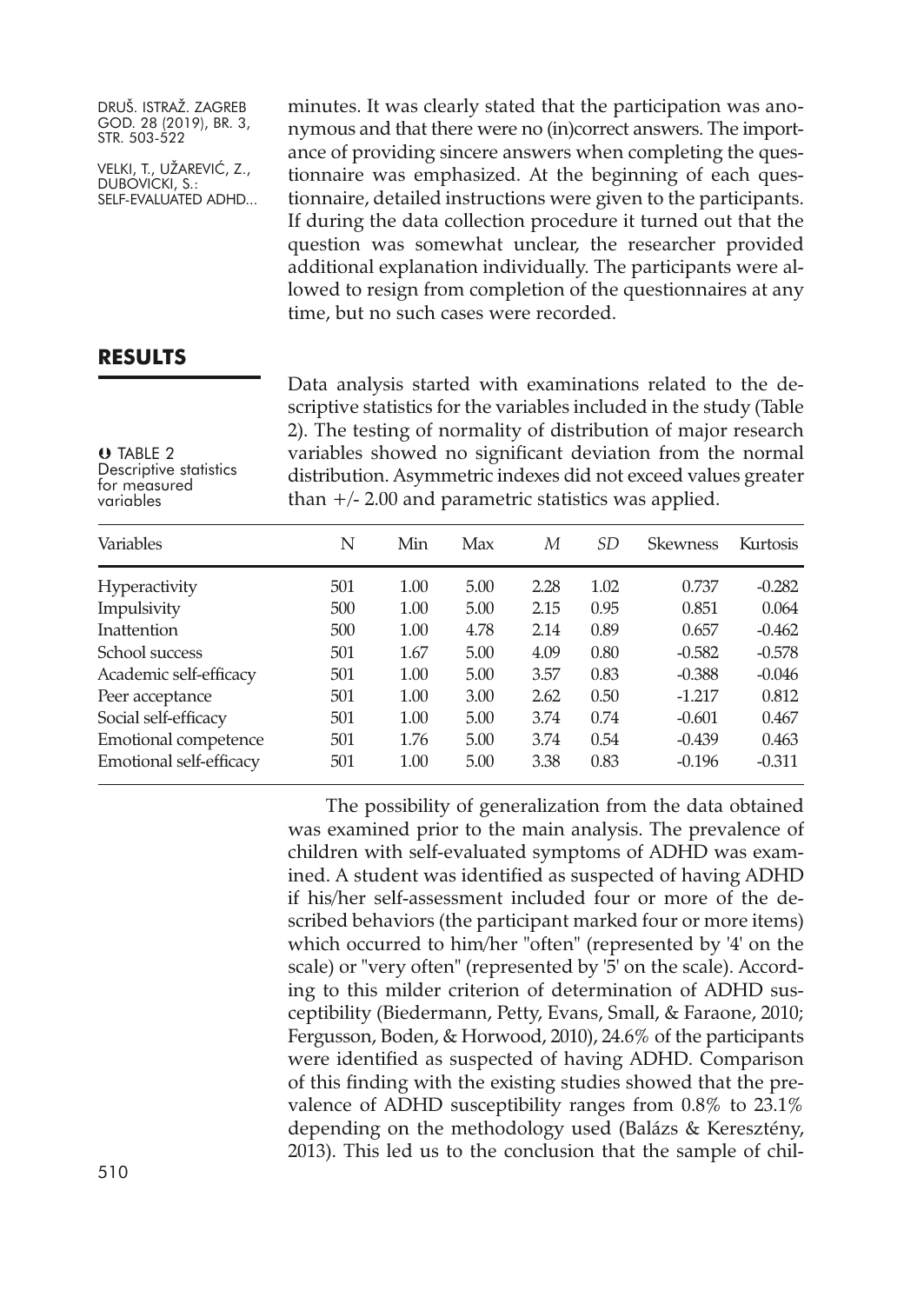dren suspected of having ADHD in this study is representative of the general population of elementary school children aged 10-16.





There were no statistically significant age (grade) differences in self-evaluated ADHD symptoms (hyperactivity  $F_{(2,499)} = 0.78$ ,  $p > 0.01$ ; impulsivity  $F_{(2,499)} = 3.34$ ,  $p > 0.01$ ; inattention  $F(2,499) = 1.74$ ,  $p > 0.01$ ). On average, all students have shown rare self-evaluated symptoms, which is expected because the study included a general population sample (without ADHD diagnosis), not a clinical one.

Since requirements for regression analysis were met, the data were analyzed using hierarchical regression analysis. In step 1, age and gender variables were kept under control, while ADHD symptoms were introduced as predictors of adaptation difficulties in step 2. Six identical regression analyses were performed, and only the criteria of adjustment were changed.

Inattention proved to be a significant predictor of all of the measured adaptation difficulties, impulsivity showed to be significant only for the prediction of difficulties in academic self-efficacy, and hyperactivity for the prediction of emotional competence problems. By testing the difference in the predictor significance (β coefficients), it was found that inattention was a statistically more significant predictor of academic self-efficacy than impulsivity ( $t(996) = 3.95$ ,  $p < 0.001$ ), and that inattention was a statistically more significant predictor of emotional competence than hyperactivity ( $t(996) = 2.95$ , *p* < 0.001). As the variables of age and gender were kept under control, ADHD symptoms (hyperactivity, impulsivity and inattention) as predictors of difficulties in students' adaptation were tested for the effect size. However, the effect size for social and emotional adjustment is almost insignificant, whereas a slight to moderate effect size was found for academic adjustment (Cohen's  $f^2 = 0.02 - 0.07$ ; Kolesarić & Tomašić 511 Humer, 2017).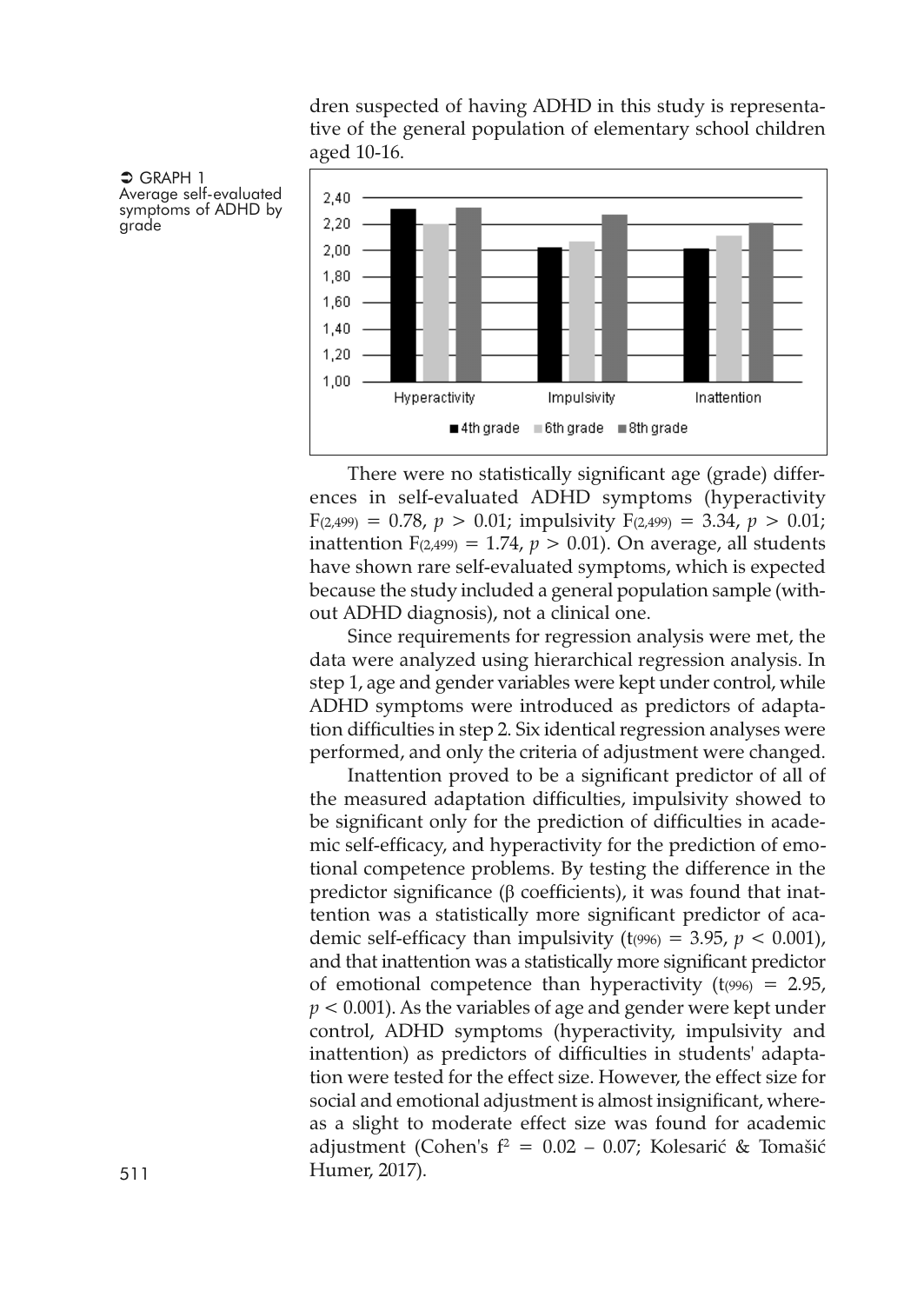| Criteria                          | Academic adjustment |               | Social adjustment |               | <b>Emotional adjustment</b> |                          |  |  |
|-----------------------------------|---------------------|---------------|-------------------|---------------|-----------------------------|--------------------------|--|--|
|                                   | School              | Academic      | Peer              | Social        | Emotional                   | Emotional                |  |  |
|                                   | success             | self-efficacy | acceptance        | self-efficacy |                             | competence self-efficacy |  |  |
| Predictors                        | β                   | $\beta$       | β                 | β             | β                           | β                        |  |  |
| Age                               | $-0.306**$          | $-0.168**$    | 0.060             | 0.016         | 0.038                       | $-0.055$                 |  |  |
| Gender                            | $-0.203**$          | $-0.011$      | 0.083             | $-0.022$      | $-0.012$                    | $0.121**$                |  |  |
| Regression model                  |                     |               |                   |               |                             |                          |  |  |
| R                                 | 0.372               | 0.168         | 0.103             | 0.027         | 0.039                       | 0.133                    |  |  |
| $R^2$                             | 0.139               | 0.028         | 0.011             | 0.001         | 0.002                       | 0.018                    |  |  |
| $R2$ cor                          | 0.135               | 0.024         | 0.007             | 0.000         | 0.000                       | 0.014                    |  |  |
| F(2,498)                          | 39.36               | 7.05          | 2.66              | 0.17          | 0.38                        | 4.32                     |  |  |
| $\mathcal{V}$                     | < 0.001             | < 0.001       | > 0.05            | > 0.05        | > 0.05                      | < 0.05                   |  |  |
| Age                               | $-0.283**$          | $-0.129**$    | 0.076             | 0.046         | 0.071                       | $-0.034$                 |  |  |
| Gender                            | $-0.186**$          | 0.019         | $0.094*$          | 0.001         | 0.015                       | $0.139**$                |  |  |
| Hyperactivity                     | 0.116               | $-0.095$      | 0.026             | 0.155         | $-0.174*$                   | $-0.115$                 |  |  |
| Impulsivity                       | 0.038               | $-0.187**$    | 0.102             | 0.084         | $-0.013$                    | 0.063                    |  |  |
| Inattention                       | $-0.317**$          | $-0.528**$    | $-0.269**$        | $-0.430**$    | $-0.367**$                  | $-0.225**$               |  |  |
| Regression model (final solution) |                     |               |                   |               |                             |                          |  |  |
| R                                 | 0.426               | 0.511         | 0.214             | 0.268         | 0.254                       | 0.309                    |  |  |
| $R^2$                             | 0.182               | 0.261         | 0.046             | 0.072         | 0.065                       | 0.096                    |  |  |
| CI                                | 0.131-0.232         | 0.206-0.316   | 0.016-0.075       | 0.035-0.108   | 0.030-0.099                 | 0.055-0.136              |  |  |
| $R2$ cor                          | 0.173               | 0.253         | 0.036             | 0.062         | 0.055                       | 0.086                    |  |  |
| F(5,495)                          | 21.60               | 33.85         | 4.72              | 7.43          | 6.78                        | 10.15                    |  |  |
| $\mathcal{V}$                     | < 0.001             | < 0.001       | < 0.001           | < 0.001       | < 0.001                     | < 0.001                  |  |  |
| Cohen's $f^2$                     | 0.02                | 0.07          | 0.002             | 0.005         | 0.004                       | 0.008                    |  |  |

**O** TABLE 3 Hierarchical regression analysis results \*\* *p* < 0.01; \* *p* < 0.05

Treating age and gender as control variables, the symptoms of ADHD (ΔR<sup>2</sup>) explained the following percentages of the variance of student adjustment: 23.7 % of the variance in academic self-efficacy (inattention and impulsivity), 8.2% of the variance in emotional self-efficacy (inattention), 7.1% of the variance in social self-efficacy (inattention), 6.5% of the variance in emotional competence (inattention and hyperactivity), 4.3% of the variance in school success (inattention), and 3.5% of the variance in peer acceptance (inattention).

# **DISCUSSION**

In line with the study aim, distinctive ADHD symptoms were examined in order to determine best predictors of maladjustment in the general population of elementary school children. Inattention proved to be the best predictor for all three types of maladjustment, that is, problems of academic, social and emotional adjustment. In accordance with the first hypothesis, inattention proved to be the best predictor of school 512 maladjustment. Students with more salient inattention esti-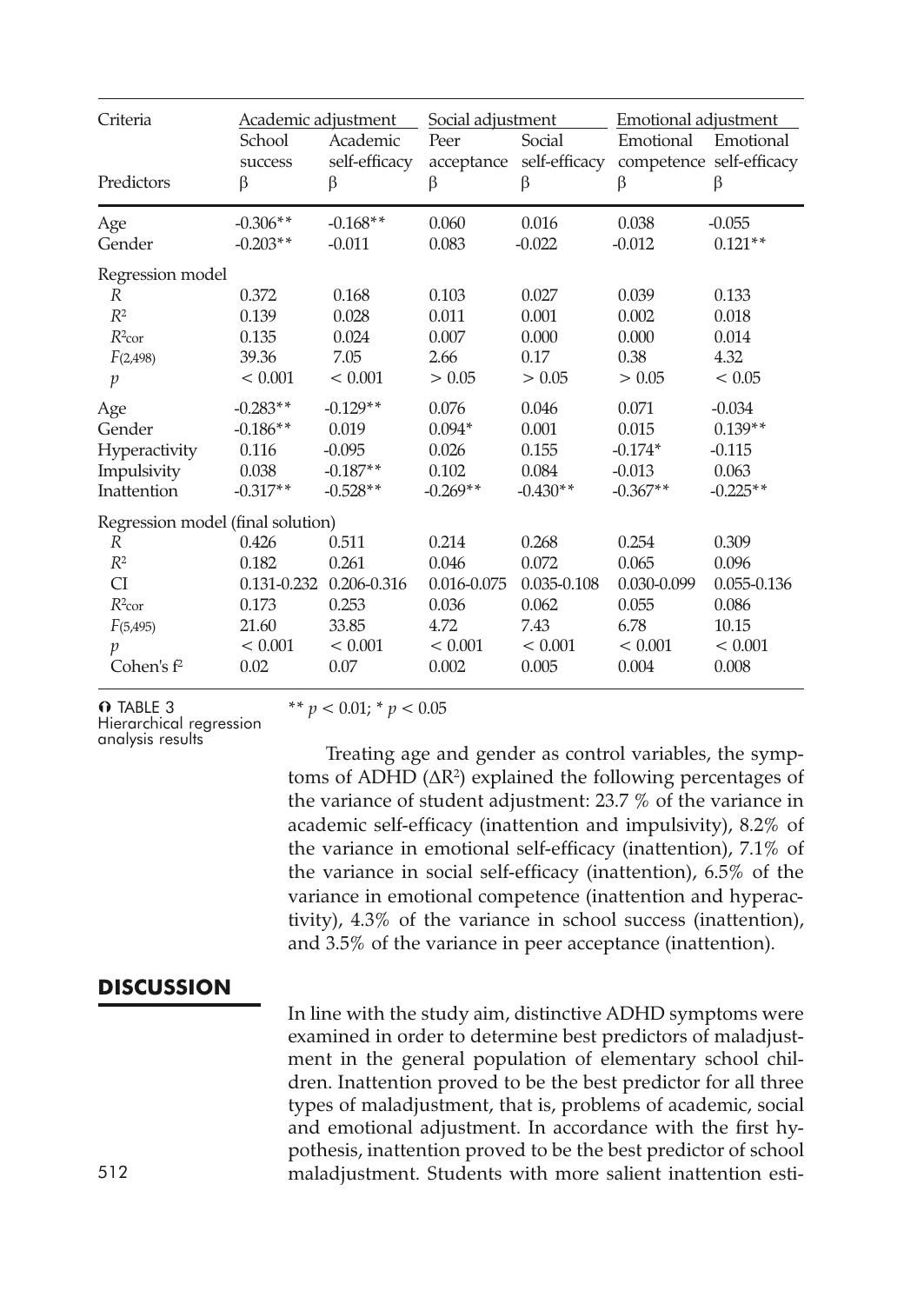VELKI, T., UŽAREVIĆ, Z., DUBOVICKI, S.: SELF-EVALUATED ADHD...

mated lower academic self-efficacy and poorer school success, which is consistent with previous research that pointed out inattention as the key factor affecting academic failure (Barkley, 2000; Pagani et al., 2008; Passolt, 2002; Weyandt & DuPaul, 2008; Young et al., 2005). The students with attention problems report that they are unable to follow a lecture and copy from the blackboard, their thoughts are often disrupted and wander off, they tend to give up even before they begin working on more complex tasks and perceive themselves as less competent academically (Bussing et al., 2012; Galéra et al., 2009; Velki, 2012). The combination of inattention and impulsivity explains most of the variance in academic self-efficacy, as much as 23.7%, i.e. it is the next significant predictor, which is consistent with some previous studies (Frazier et al., 2007). Furthermore, the students with inattention symptoms and more pronounced symptoms of impulsivity have, generally speaking, more problems in school, especially so if they are more inclined toward aggressive behavior. Studies show that the combination of inattention and impulsivity, which leads to poor academic success, is actually a consequence of the same neurobiological basis, i.e. difficulty in executive functions, short response time and emotional instability (Sjöwall & Thorell, 2014), thus providing an explanation for poorer academic self-efficacy, which this combination of symptoms leads to. Along with learning difficulties, these students have significant problems in meeting school expectations. By examining the variance explained (4.3% – 23.7%) and the effect size (Cohen's  $f^2 = 0.02 - 0.07$ ) more closely, it can be concluded that inattention had the greatest influence on academic maladjustment, which is not surprising given that inattention has proved to be the major risk factor for poorer school success and lower level of academic self-efficacy.

Contrary to the expected, the symptom of inattention was a statistically significant predictor of emotional maladjustment. It is interesting to note that inattention alone explained 8.2% of the variance in emotional self-efficacy, whereas in combination with hyperactivity, it explained only 6.5% of the variance in emotional competence. However, the effect size for both aspects of emotional adjustment was very small. Emotional competence refers to the ability to recognize, regulate, and respond to emotionally charged situations. Children who struggle with paying attention have difficulties in recognizing emotions in others, problems with reading facial expression and correct emotional coding, less emotional control as well as problems with focusing on peers during a conversation (Hong et al., 2014; Kristensen et al., 2014; Sjöwall & Thorell, 2014), all of which lead to additional difficulties in emo-513 tional and social functioning. Problems with concentration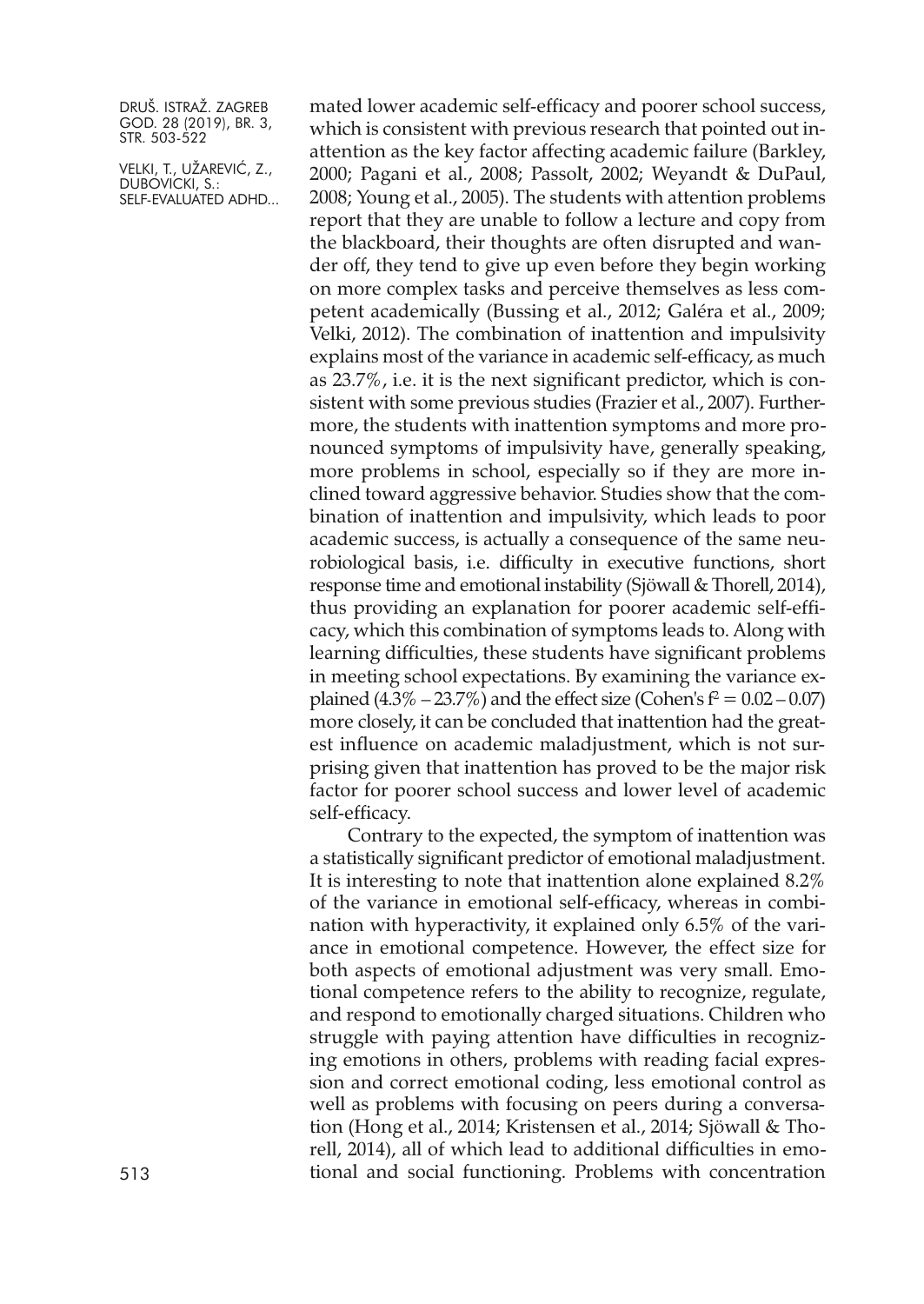VELKI, T., UŽAREVIĆ, Z., DUBOVICKI, S.: SELF-EVALUATED ADHD...

and focusing on their own emotions as well as with recognizing emotions in others lead to a reduced ability to face negative emotions or problems in regulating their negative emotions (Treuting & Hinshaw, 2001). Emotional self-regulation problems are an additional indicator of poor emotional self- efficacy (Hampel, Manhal, Roos, & Desman, 2008), which makes it difficult for these children to manage relationships with their peers as well as other close persons in their everyday life.

Based on previous studies (Barkley, 2015; Bartolac, 2013; Defoe et al., 2013; Lachenmeier, 2014) it has been expected that impulsivity would play an important role in predicting social maladjustment, i.e. problems in relationships with peers. However, inattention turned out to be the only significant predictor of problems in social adjustment. Still, it should be taken into account that the effect size in this case was almost insignificant. As previous studies have shown (McQuade & Hoza, 2015; Velki & Romstein, 2016), a possible explanation for this finding is that symptoms of impulsivity are significant in predicting aggressive behavior or peer violence, which was not included in the scope of the present study. Problems with following the rules, listening to conversations and engaging in group activities that significantly disturb peer relationships are actually a reflection of symptoms of inattention. Nevertheless, the difficulties perceived in social self-efficacy are only explained by inattention in small portion (7.1%). Although they are not always aware of their own negative social status (Diener & Milich, 1997), this awareness can develop due to a high risk of constant negative peer feedback: the problems of this group of children related to maintaining interest during joint activities, their increased risk to disrupt or interrupt their peers, and their inability to concentrate on play and conversation with peers for a continued period of time lead to the expression of dissatisfaction by their peers. Consequently, their level of social self-efficacy can decrease, i.e. they become aware of the difficulties in establishing and maintaining their peer relationships, which is a very important developmental task during puberty. Furthermore, inattention explained only a small percentage of the variance in peer acceptance (3.5%), which is almost insignificant. A possible explanation can be found in the existence of negative balance in peer relations, i.e. inattentive children choose peers and like them more often than their peers who, at the same time, choose them rarely and dislike this particular group of children (Mrug et al., 2009).

The findings of this study point to the fact that a certain proportion of children, without a diagnosed disorder, reported having inattention problems, and therefore having difficulties in everyday functioning. In other words, they mostly have problems in academic, and in some smaller portion in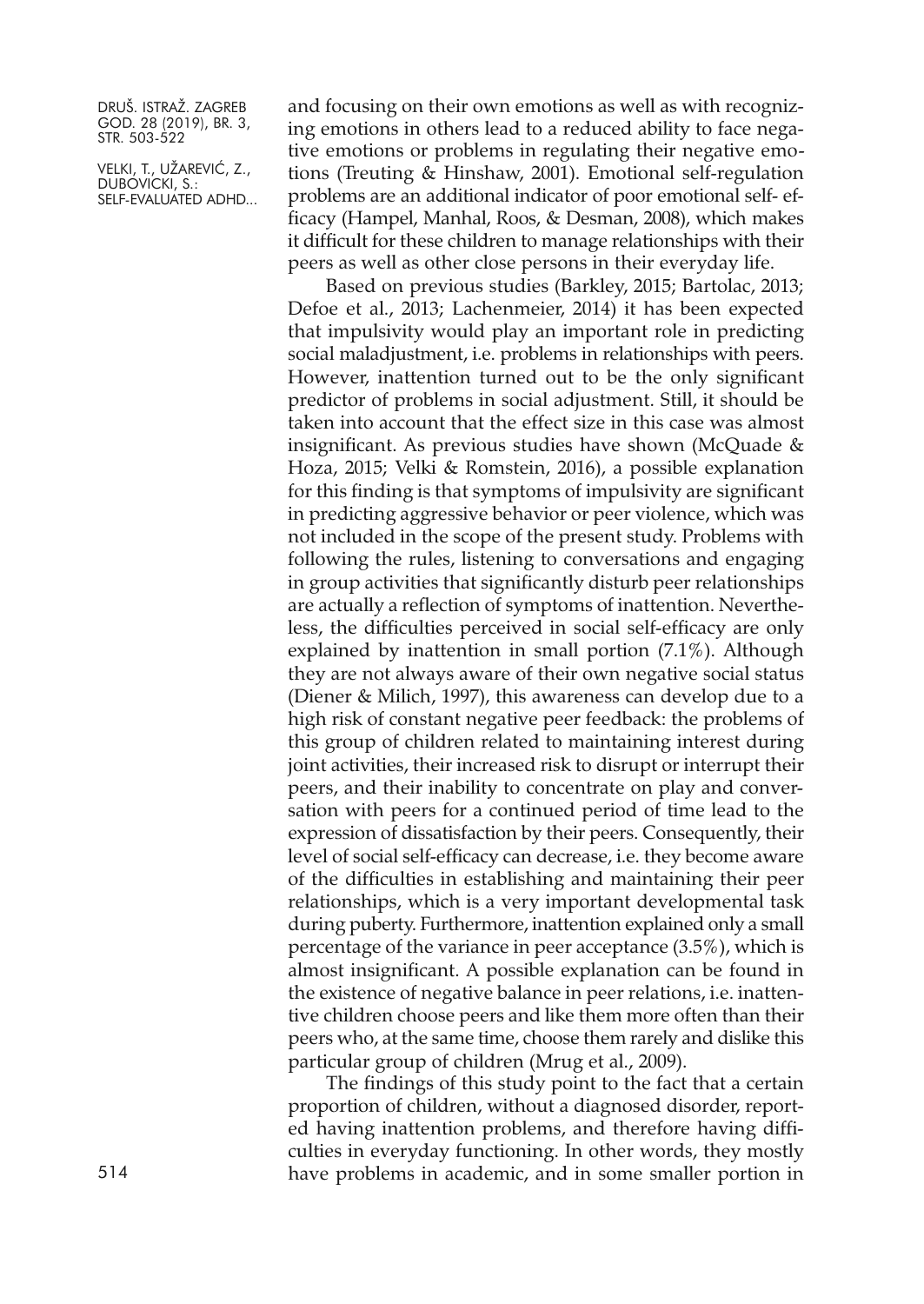VELKI, T., UŽAREVIĆ, Z., DUBOVICKI, S.: SELF-EVALUATED ADHD...

social and emotional adaptation. Subjective experience of the child's difficulties plays an important role in his/her adaptation. Although children in the general population with more salient inattention had emerged in this study as children with the most difficulties in academic adjustment, the social and emotional functioning of these children was disrupted as well. Since the study includes the general population of children, and not those diagnosed with ADHD, prevention should become a part of formal education. A reduced feeling of self-efficacy, the result of more salient self-evaluated symptoms of ADHD, has a negative impact on child development. As an educational institution, the school needs to attend to these problems: it needs to deal with not only academic difficulties children may have but also with socio-emotional issues that may be more important for the student's adaptive functioning since they can mediate academic difficulties too. Working on issues of inattention, increasing concentration, and attention focus on key aspects in both academic work and relations with peers, where these problems affect socio-emotional adaptation, will greatly help students in further development and work. These findings should be implemented in school prevention programs, especially because of the long-lasting effect on academic life and personal life of students. In accordance with some previous studies, the main problems with inattention persist throughout the students' education. In high school and college, attention deficit has the most negative influence on academic and social functioning and on learning habits and learning skills (Norvilitis et al., 2010; Norwalk et al., 2009; Pagani et al., 2008). For students with particularly prevalent problems with inattention symptoms, it was possible to predict academic problems even at the end of the first year of study (Frazier et al., 2007). In order to prevent these negative influences of attention deficits, primary schools should incorporate in their curriculum everyday activities, i.e. organize class and activities in a way that all students could benefit from. First of all, teachers should have proper education about the symptoms and consequences of attention deficit while at university. This is important not just for recognizing the symptoms of inattention, but to learn how to prevent inattention of students in the classroom. Future teachers should learn during their studies how to provide a diversity of activities that would engage different children (for example using different types of games during regular classes so that all students could benefit) or how to teach self- -control of impulses to children (for example, waiting in line for lunch during break or waiting to be picked to play). Secondly, proper class organization, without unnecessary dis-515 tractions and which enables constant supervision of teachers,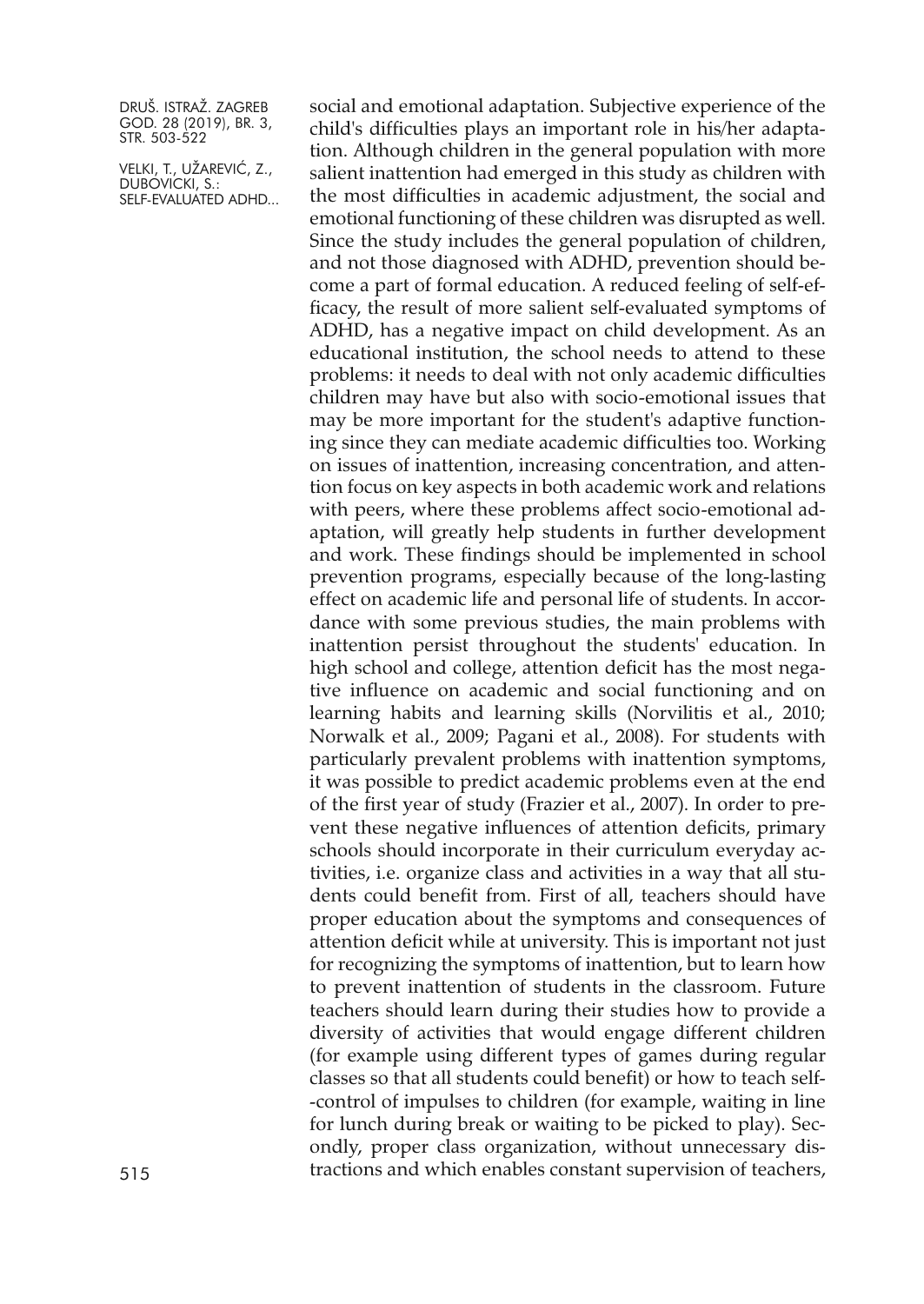VELKI, T., UŽAREVIĆ, Z., DUBOVICKI, S.: SELF-EVALUATED ADHD... could benefit all students. Each student is an individual with different needs, and only inclusive education can help all students use their full potential. For example, some students react better to visual stimulants (like pictures with classroom rules) and others to verbal instruction (like students' repetition out loud of the assignment given by the teacher). Additionally, it is important that teachers clearly communicate classroom rules and behavioral expectations to all students. Classroom routine helps all children prepare for upcoming tasks, gives them structure and helps them to develop planning strategies. Furthermore, educational technology in the classroom could help with attention problems. All children generally respond very well to new technologies, which require a certain degree of attention and concentration but in an interesting and acceptable way. New technologies, such as computers, tablets and smartphones, give them immediate feedback on the task which has great positive impact on their work. Using educational games, creating cognitive maps in special applications, writing tasks, and seeking additional information through modern technologies (which, in contrast to classical literature, provides video and audio information) can be an extremely useful tool in day-to-day work with all children. There are creative and well-designed computer games, which have characteristics that may help in the development of certain skills of the child (for example, Tetris is an exceptionally good game for the development of logical thinking, visual representation, and depending on the type of 2D or 3D rotation, spatial abilities and concentration). Teachers need to clearly define what type of information or teaching material they want their students to master, and then ensure that an adequate application or computer game is used by students for learning and not only for fun during class (Velki, 2018).

Methodological limitations of the research carried out should be taken into account in the interpretation of results. Data pertaining to the variables were gathered solely through student self-assessment. A subjective assessment of difficulties and problems a child experiences is extremely important because as the child becomes aware of problems with adaptation, regardless of a more objective assessment of the environment, it is necessary to work with the child on the problems detected. However, the importance of self-estimated symptoms and difficulties for overall adjustment is questionable. It would be interesting to examine levels of agreement between students' assessments of symptoms and different aspects of adjustment with assessments of their teachers or peers. Additionally, the study was conducted on a general elementary school-age population, excluding those diagnosed with ADHD. Since the aim of the research was to identify difficul-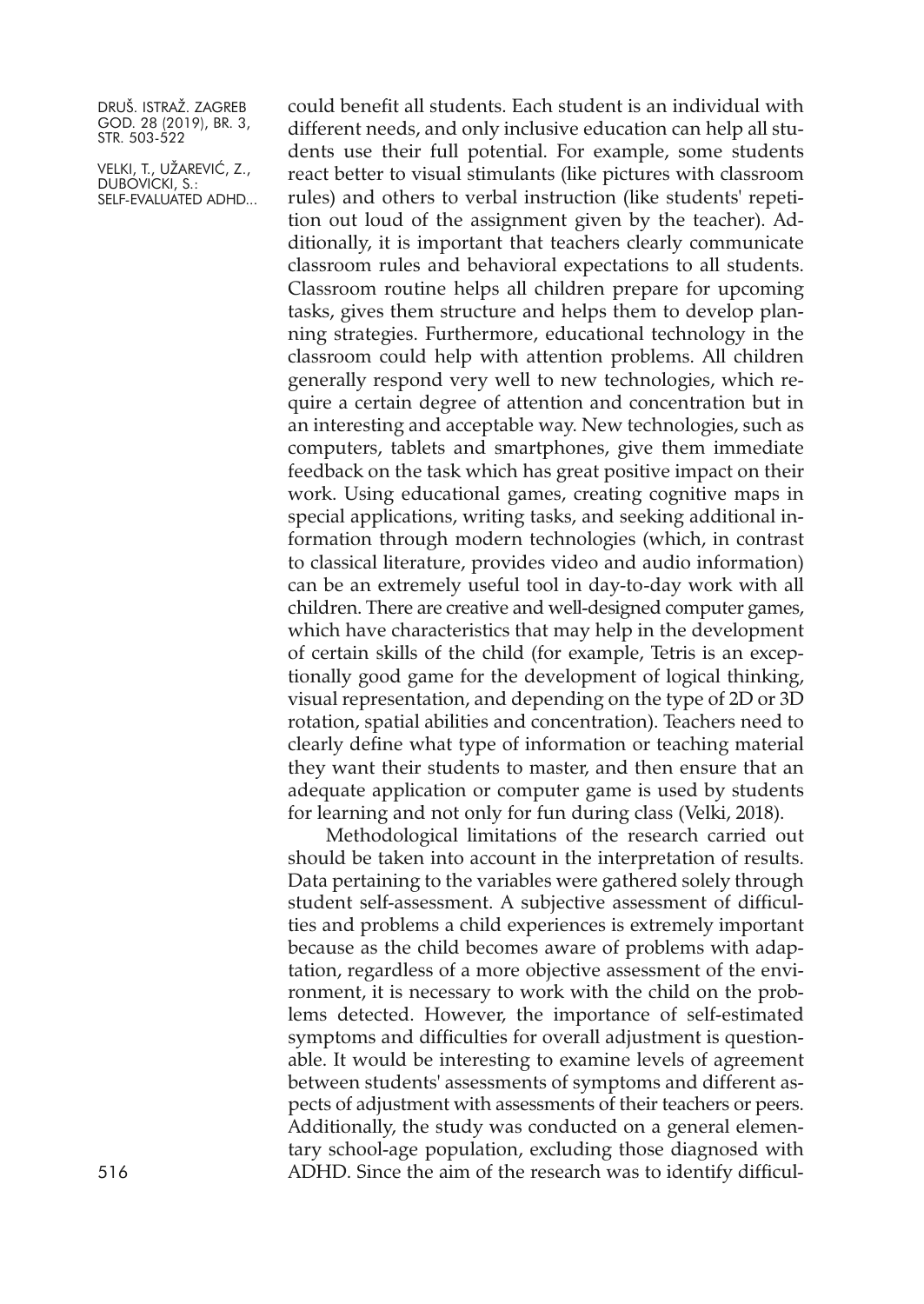VELKI, T., UŽAREVIĆ, Z., DUBOVICKI, S.: SELF-EVALUATED ADHD...

ties that some ADHD symptoms may cause in the general population of students at elementary level, it would be interesting to compare the findings with those about the contribution of ADHD symptoms in students with an official diagnosis to difficulties in adapting to the school environment. Furthermore, the response rate of the study's participants was only 55.92%, which allows for the possibility that there are students with more problems and difficulties who did not participate in the study due to a missing parental consent. In the future, a greater response rate of participants and a wider age range would be beneficial. Also, students with an ADHD diagnosis should be included in order to compare contributions of particular ADHD symptoms on all adaptation measures for both groups of students, those with and without an ADHD diagnosis.

## **CONCLUSION**

Attention difficulties have been detected as a major problem in all aspects of student adaptation at elementary-school level. Academic adjustment of students is mostly hindered by inattention which, in addition, creates problems in social and emotional adjustment. The students without an ADHD diagnosis or attention deficit who reported more inattention difficulties are at risk for developing a number of difficulties in their everyday functioning. As an educational institution, the school has a key role in preventing the problem of students' adaptation and it is crucial that addressing these issues should start at the very beginning of formal education.

#### **REFERENCES**

August, G. J., Ostrander, R., & Bloomquist, M. J. (1992). Attentiondeficit hyperactivity disorder – an epidemiologic screening method. *American Journal of Orthopsychiatry, 62*(3), 387–396. [https://doi.org/10.](https://doi.org/10.1037/h0079354) [1037/h0079354](https://doi.org/10.1037/h0079354)

Balázs, J., & Keresztény, Á. (2013). Subthreshold attention deficit hyperactivity in children and adolescents: A systematic review. *European Child and Adolescent Psychiatry, 23*(6), 393–408. [https://doi.org/](https://doi.org/10.1007/s00787-013-0514-7) [10.1007/s00787-013-0514-7](https://doi.org/10.1007/s00787-013-0514-7)

Barkley, R. A. (2015). Emotional dysregulation is a core component of ADHD. In R. A. Barkley (Ed.), *Attention-Deficit Hyperactivity Disorder* (pp. 122–166). New York & London: The Guilford Press.

Barkley, R. A. (2000). *Taking charge of ADHD*. New York, NY: The Guilford Press.

Bartolac, A. (2013). Socijalna obilježja svakodnevnog života djece i mladih s ADHD-om (Social aspects of everyday life of children and youth with ADHD). *Ljetopis socijalnog rada, 20*(2), 269–300.

Biederman, J., Mick, E., Faraone, S. V., Braaten, E., Doyle, A., Spencer, 517 T., Wilens, T. E., Frazier, E., & Johnson, M. A. (2002). Influence of gender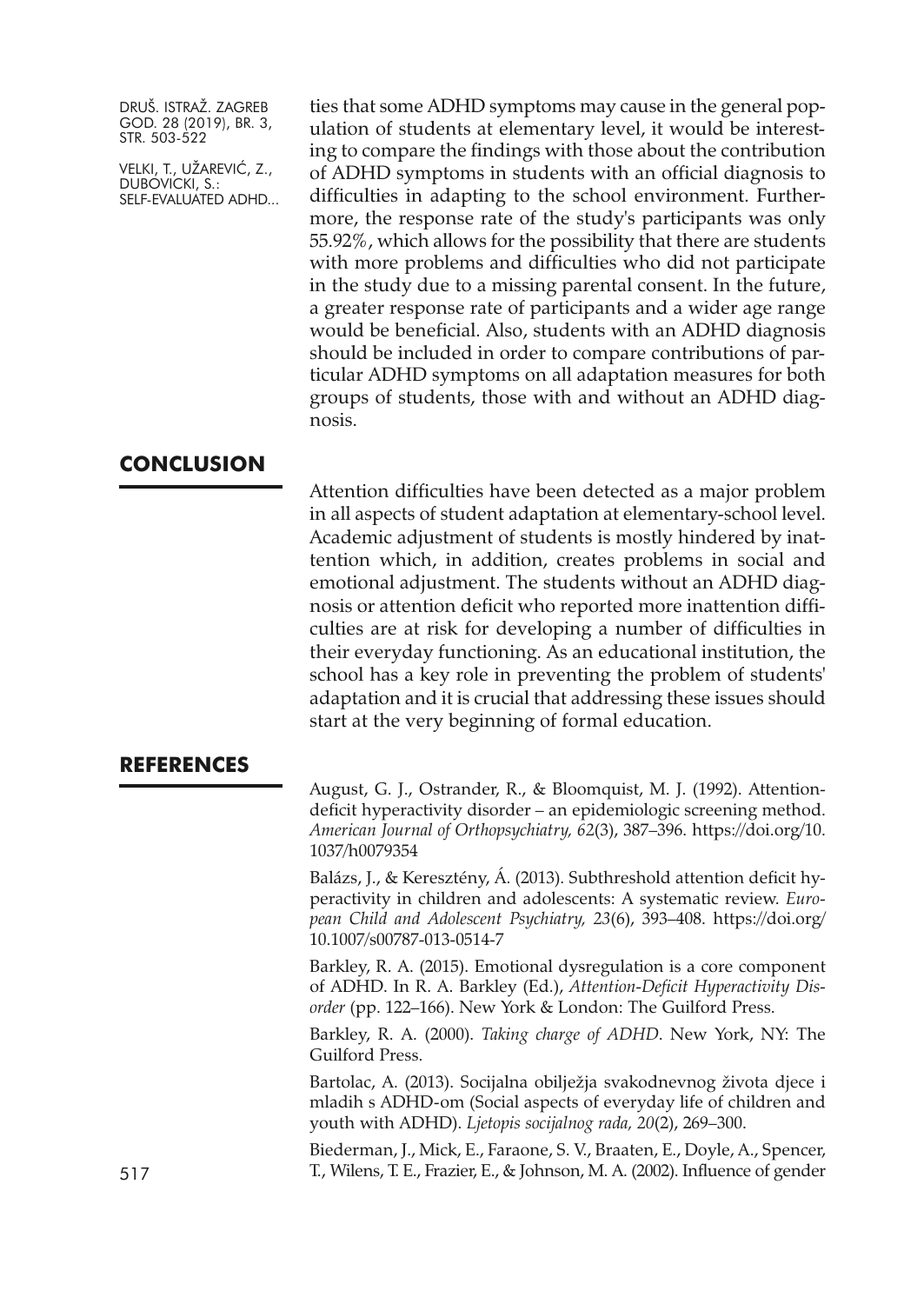VELKI, T., UŽAREVIĆ, Z., DUBOVICKI, S.: SELF-EVALUATED ADHD... on attention deficit hyperactivity disorder in children referred to a psychiatric clinic. *American Journal of Psychiatry, 159*(1), 36–42. [https://doi.](https://doi.org/10.1176/appi.ajp.159.1.36) [org/10.1176/appi.ajp.159.1.36](https://doi.org/10.1176/appi.ajp.159.1.36)

Biederman, J., Petty, C. R., Evans, M., Small, J., & Faraone, S. V. (2010). How persistent is ADHD? A controlled 10-year follow-up study of boys with ADHD. *Psychiatry Research, 177*(3), 299–304. [https://doi.org/](https://doi.org/10.1016/j.psychres.2009.12.010) [10.1016/j.psychres.2009.12.010](https://doi.org/10.1016/j.psychres.2009.12.010)

Brown, A. J., & Casey, B. M. (2016). Subclinical ADHD-symptoms are associated with executive-functioning and externalizing problems in college students without ADHD-diagnoses. *Journal of Educational and Developmental Psychology, 6*(1), 204–220. [https://doi.org/10.5539/jedp.](https://doi.org/10.5539/jedp.v6n1p204) [v6n1p204](https://doi.org/10.5539/jedp.v6n1p204)

Bussing, R., Mason, D. M., Bell, L., Porter, P., & Garvan, C. (2010). Adolescent outcomes of childhood attention-deficit/hyperactivity disorder in a diverse community sample. *Journal of the American Academy of Child and Adolescent Psychiatry, 49*(6), 595–605. [https://doi.](https://doi.org/10.1016/j.jaac.2010.03.006) [org/10.1016/j.jaac.2010.03.006](https://doi.org/10.1016/j.jaac.2010.03.006)

Bussing, R., Porter, P., Zima, B. T., Mason, D., Garvan, C., & Reid, R. (2012). Academic outcome trajectories of students with ADHD: Does exceptional education status matter? *Journal of Emotional and Behavioral Disorders, 20*(3), 131–143. <https://doi.org/10.1177/1063426610388180>

Cantwell, D. P. (1996). Attention deficit disorder: a review of the past 10 years. *Journal of the American Academy of Child and Adolescent Psychiatry, 35*(8), 978–987. <https://doi.org/10.1097/00004583-199608000-00008>

Cho, S. C., Kim, B. N., Kim, J. W., Rohde, L. A., Hwang, J. W., Chungh, D. S., Shin, M. S., Lyoo, I. K., Go, B. J., Lee, S. E., & Kim, H. W. (2009). Full syndrome and subthreshold attention-deficit/hyperactivity disorder in a Korean community sample: Comorbidity and temperament findings. *European Children Adolescence Psychiatry, 18*(7), 447–457. <https://doi.org/10.1007/s00787-009-0755-7>

Corkum, P., Corbin, N., & Pike, M. (2010). Evaluation of a school- -based social skills program for children with Attention-Deficit/Hyperactivity Disorder. *Child & Family Behavior Therapy, 32*(2), 139–151. <https://doi.org/10.1080/07317101003776472>

Defoe, I. N., Farrington, D. P., & Loeber, R. (2013). Disentangling the relationship between delinquency and hyperactivity, low achievement, depression, and low socioeconomic status: Analysis of repeated longitudinal data. *Journal of Criminal Justice, 41*(2), 100–107. [https://doi.](https://doi.org/10.1016/j.jcrimjus.2012.12.002) [org/10.1016/j.jcrimjus.2012.12.002](https://doi.org/10.1016/j.jcrimjus.2012.12.002)

Diener, M. B., & Milich, R. (1997). Effects of positive feedback on the social interactions of boys with attention deficit hyperactivity disorder: A test of the self-protective hypothesis. *Journal of Clinical Child Psychology, 26*(3), 256–265. [http://dx.doi.org/10.1207/s15374424jccp2603\\_4](http://dx.doi.org/10.1207/s15374424jccp2603_4)

DuPaul, G. J., & Langberg, J. M. (2015). Educational impairments in children with ADHD. In R. A. Barkley (Ed.), *Attention-Deficit Hyperactivity Disorder: A handbook for diagnosis and treatment* (pp. 234–263). New York & London: The Guilford Press.

Fergusson, D. M., Boden, J. M., & Horwood, L. J. (2010). Classification of behavior disorders in adolescence: Scaling methods, pre-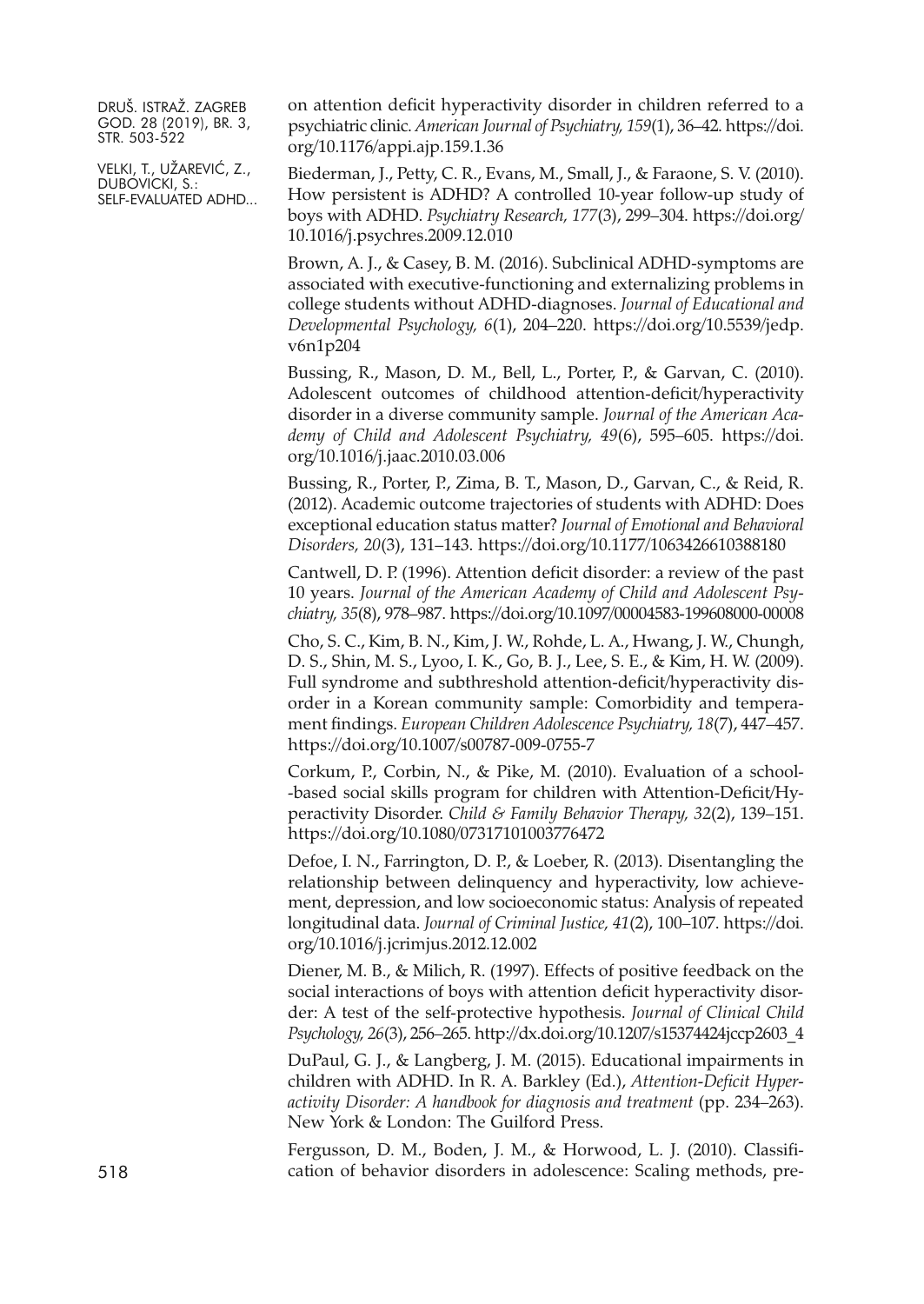VELKI, T., UŽAREVIĆ, Z., DUBOVICKI, S.: SELF-EVALUATED ADHD... dictive validity, and gender differences. *Journal of Abnormal Psychology, 119*(4), 699–712. <https://doi.org/10.1037/a0018610>

Frazier, T. W., Youngstrom, E. A., Glutting, J. J., & Watkins, M. W. (2007). ADHD and achievement: Meta-analysis of the child, adolescent, and adult literatures and a concomitant study with college students. *Journal of Learning Disabilities, 40*(1), 49–65. [https://doi.org/10.1177/00](https://doi.org/10.1177/00222194070400010401) [222194070400010401](https://doi.org/10.1177/00222194070400010401)

Galéra, C., Melchior, M., Chastang, J. F., Bouvard, M. P., & Fombonne, E. (2009). Childhood and adolescent hyperactivity-inattention symptoms and academic achievement 8 years later: The GAZEL Youth study. *Psychological Medicine, 39*(11), 1895–1906. [https://doi.org/10.1017/](https://doi.org/10.1017/S0033291709005510) [S0033291709005510](https://doi.org/10.1017/S0033291709005510)

Gershon, J. (2002). A meta-analytic review of gender differences in ADHD. *Journal of Attention Disorders, 5*(3), 143–154. [https://doi.org/10.](https://doi.org/10.1177/108705470200500302) [1177/108705470200500302](https://doi.org/10.1177/108705470200500302)

Groen, Y., den Heijer, A. E., Fuermaier, A. B. M., Althaus, M., & Tucha, O. (2018). Reduced emotional empathy in adults with subclinical ADHD: Evidence from the empathy and systemizing quotient. *ADHD Attention Deficit Hyperactive Disorder, 10*(2), 141–150. [https://doi.org/](https://doi.org/10.1007/s12402-017-0236-7) [10.1007/s12402-017-0236-7](https://doi.org/10.1007/s12402-017-0236-7)

Gudjonsson, G. H., Sigurdsson, J. F., Eyjolfsdottir, G. A., Smari, J., & Young, S. (2009). The relationship between satisfaction with life, ADHD symptoms, and associated problems among university students. *Journal of Attention Disorders, 12*(6), 507–515. [https://doi.org/10.](https://doi.org/10.1177/1087054708323018) [1177/1087054708323018](https://doi.org/10.1177/1087054708323018)

Hampel, P., Manhal, S., Roos R., & Desman C. (2008). Interpersonal coping among boys with ADHD. *Journal of Attention Disorder, 11*(4), 427–450. <https://doi.org/10.1177/1087054707299337>

Hong, S. B., Dwyer, D., Kim, J. W., Park, E. J., Shin, M. S., Kim, B. N., Yoo, H. J., Cho, I. H., Bhang, S. Y., Hong, Y. C., Pantelis, C., & Cho, S. C. (2014). Subthreshold attention-deficit/hyperactivity disorder is associated with functional impairments across domains: A comprehensive analysis in a large-scale community study. *European Child and Adolescent Psychiatry, 23*(8), 627–636. <https://doi.org/10.1007/s00787-013-0501-z>

Kolesarić, V., & Tomašić Humer, J. (2017). *Veličina učinka* (*Effect size*). Osijek: Sveučilište Josipa Jurja Strossmayera u Osijeku, Filozofski fakultet.

Kristensen, H. A., Parker, J. D. A., Taylor, R. N., Keefer, K. V., Kloosterman, P. H., & Summerfeldt, L. J. (2014). The relationship between trait emotional intelligence and ADHD symptoms in adolescents and young adults. *Personality and Individual Differences, 65,* 36–41. [https://doi.org/](http://dx.doi.org/10.1016/j.paid.2014.01.031) [10.1016/j.paid.2014.01.031](http://dx.doi.org/10.1016/j.paid.2014.01.031)

Lachenmeier, H. (2014). Selbstwertwahrnehmung bei ADHS Erwachsener (ADHD adults' perception of their self-esteem). *Schweizer Archiv für Neurologie, Psychiatrie und Psychotherapie, 165*(2), 47–53. <https://doi.org/10.4414/sanp.2014.00230>

McQuade, J. D., & Hoza, B. (2015). Peer relationships of children with ADHD. In R. A. Barkley (Ed.), *Attention-Deficit Hyperactivity Dis-*519 *order* (pp. 288–305). New York & London: The Guilford Press.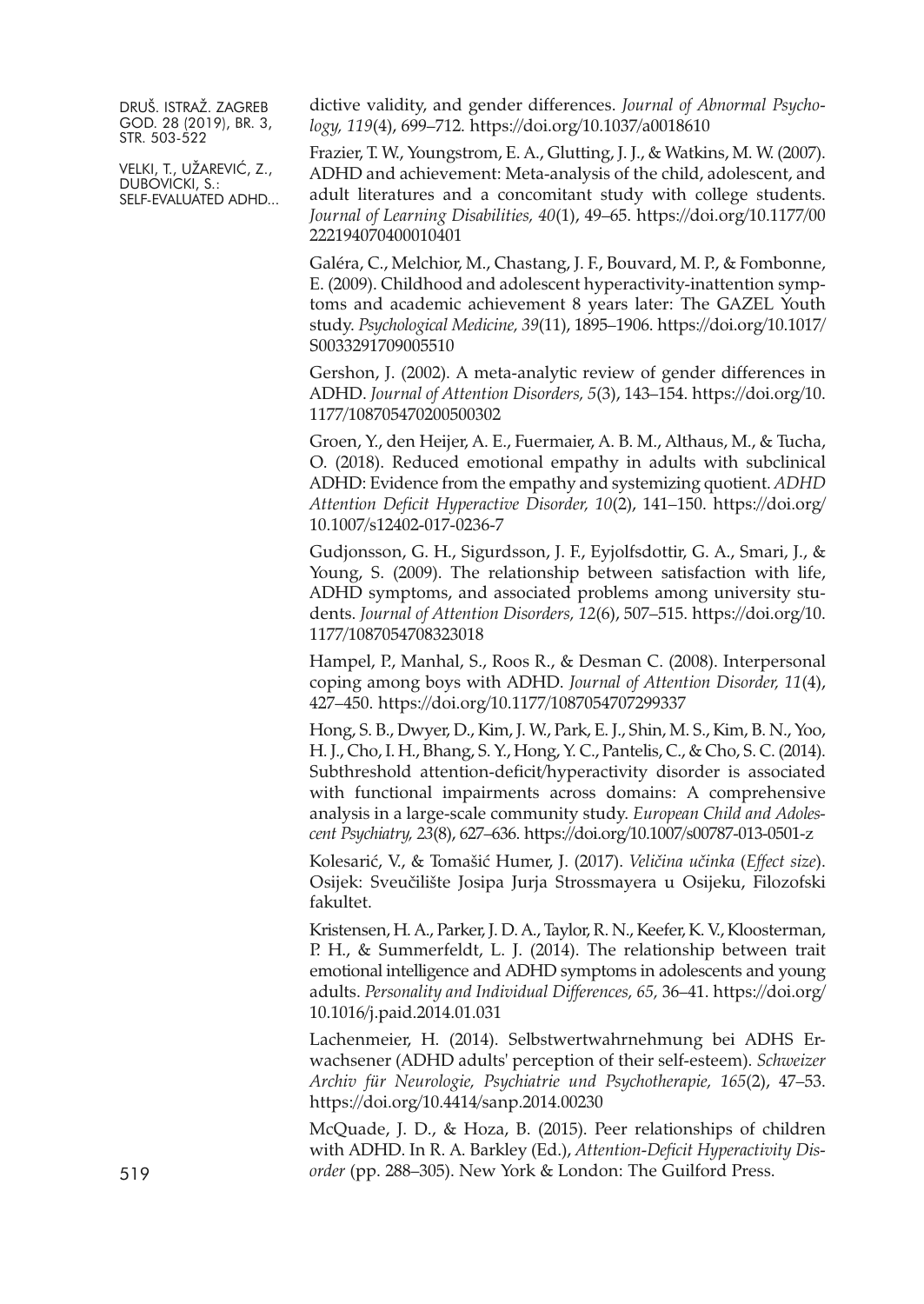VELKI, T., UŽAREVIĆ, Z., DUBOVICKI, S.: SELF-EVALUATED ADHD... Moldavsky, M., Groenewald, C., Owen, V., & Sayal, K. (2012). Teachers' recognition of children with ADHD: Role of subtype and gender. *Child and Adolescent Mental Health, 18*(1), 18–23. [https://doi.org/](https://doi.org/10.1111/j.1475-3588.2012.00653.x) [10.1111/j.1475-3588.2012.00653.x](https://doi.org/10.1111/j.1475-3588.2012.00653.x)

Mrug, S., Hoza, B., Gerdes, A. C., Hinshaw, S., Arnold, L. E., Hechtman L., & Pelham, W. E. (2009). Discriminating between children with ADHD and classmates using peer variables. *Journal of Attention Disorder, 12*(4), 372–389. <https://doi.org/10.1177/1087054708314602>

Norén Selinus, E., Molero,Y., Lichtenstein, P., Anckarsäter, H., Lundström, S., Bottai, M., & Hellner Gumpert, C. (2016). Subthreshold and threshold attention deficit hyperactivity disorder symptoms in childhood: Psychosocial outcomes in adolescence in boys and girls. *Acta Psychiatrica Scandinavica, 134*(6), 533–545. [https://doi.](https://doi.org/10.1111/acps.12655) [org/10.1111/acps.12655](https://doi.org/10.1111/acps.12655)

Norvilitis, J. M., Sun, L., & Zhang, J. (2010). ADHD symptomatology and adjustment to college in China and the United States. *Journal of Learning Disabilities, 43*(1), 86–94. [https://doi.org/10.1177/00222194093](https://doi.org/10.1177/0022219409345012) [45012](https://doi.org/10.1177/0022219409345012)

Norwalk, K., Norvilitis, J., & MacLean, M. G. (2009). ADHD symptomatology and its relationship to factors associated with college adjustment. *Journal of Attention Disorders, 13*(3), 251–258. [https://doi.org/](https://doi.org/10.1177/1087054708320441) [10.1177/1087054708320441](https://doi.org/10.1177/1087054708320441)

Pagani, L., Vitaro, F., Tremblay, R., McDuff, P., Japel, C., & Larose, S. (2008). When predictions fail: The case of unexpected pathways toward high school dropout. *Journal of Social Issues, 64*(1), 175–194. [https://doi.](https://doi.org/10.1111/j.1540-4560.2008.00554.x) [org/10.1111/j.1540-4560.2008.00554.x](https://doi.org/10.1111/j.1540-4560.2008.00554.x)

Passolt, M. (2002). *Hiperaktiven otrok: psihomotorična terapija* (*The hyperactive child: Psychomotor therapy*). Ljubljana: Sožitje.

Quinn, P., & Wigal, S. (2004). Perceptions of girls and ADHD: Results from a National Survey. *Medscape General Medicine, 6*(2), 2.

Ramtekkar, U. P., Reiersen, A. M., Todorov, A. A., & Todd, R. D. (2010). Sex and age differences in attention-deficit/hyperactivity disorder symptoms and diagnoses: Implications for DSM-V and ICD-11. *Journal of the American Academy of Child and Adolescent Psychiatry, 49*(3), 217–228. <https://doi.org/10.1016/j.jaac.2009.11.011>

Rielly, N. E., Craig, W. M., & Parker, K. C. (2006). Peer and parenting characteristics of boys and girls with subclinical attention problems. *Journal of Attention Disorders, 9*(4), 598–606. [https://doi.org/10.1177/](https://doi.org/10.1177/1087054705284245) [1087054705284245](https://doi.org/10.1177/1087054705284245)

Rucklidge, J. J. (2010). Gender differences in attention-deficit/hyperactivity disorder. *Psychiatric Clinics of North America, 33*(2), 357–373. <https://doi.org/10.1016/j.psc.2010.01.006>

Sjöwall, D., & Thorell, L. B. (2014). Functional impairments in Attention Deficit Hyperactivity Disorder: The mediating role of neuropsychological functioning. *Developmental Neuropsychology, 39*(3), 187–204. <https://doi.org/10.1080/87565641.2014.886691>

Takšić, V. (2002). Upitnici emocionalne inteligencije (kompetentnosti) (The questionnaires of emotional intelligence and competence). In K. Lacković-Grgin, A. Proroković, V. Ćubela, & Z. Penezić (Eds.), *Zbirka psihologijskih skala i upitnika* (*Collection of psychological scales and questionnaires*) (pp. 27–45). Zadar: Filozofski fakultet u Zadru.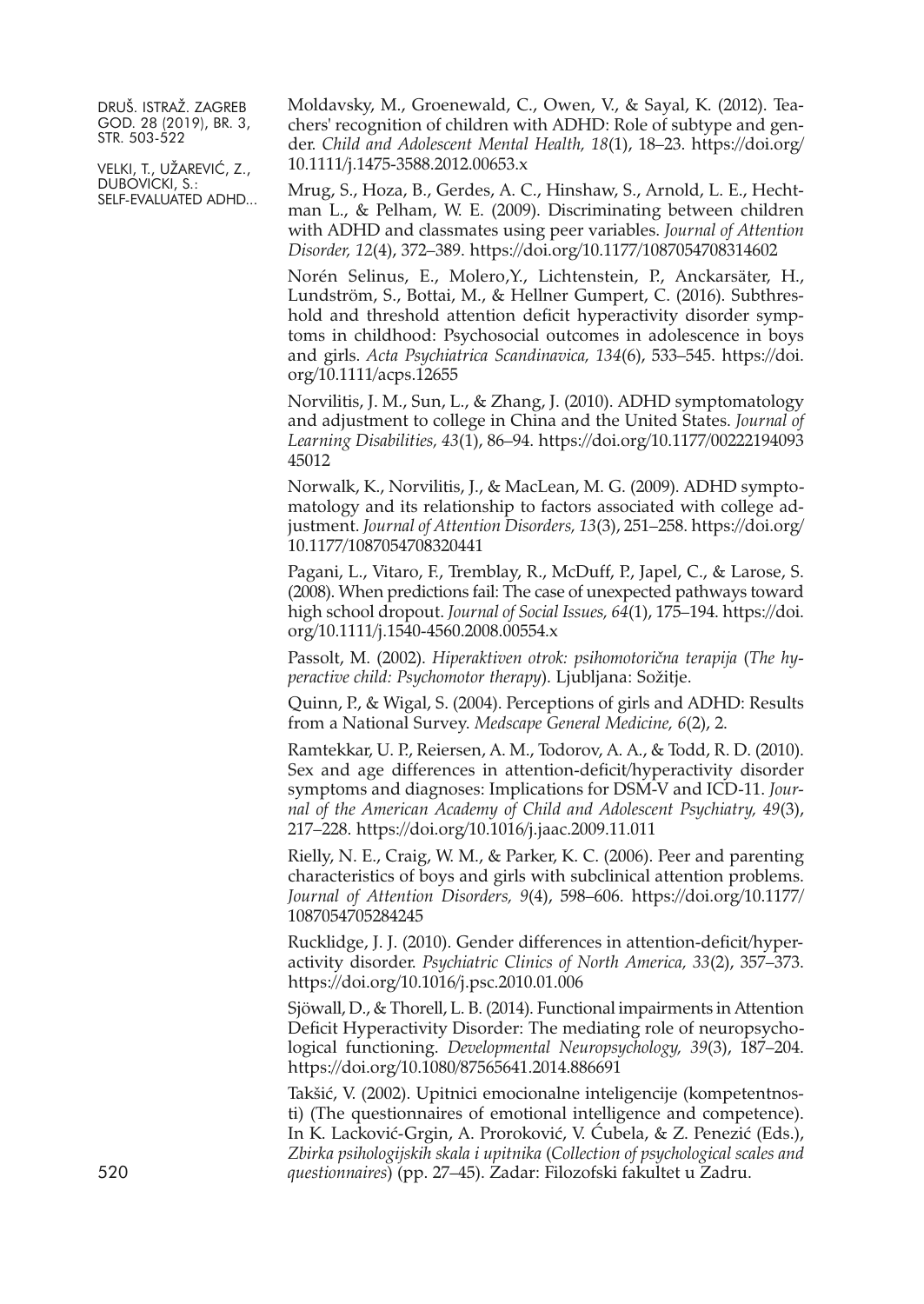VELKI, T., UŽAREVIĆ, Z., DUBOVICKI, S.: SELF-EVALUATED ADHD...

Todd, R. D., Sitdhiraksa, N., Reich, W., Ji, T. H., Joyner, C. A., Heath, A. C., & Neuman, R. J. (2002). Discrimination of DSM-IV and latent class attention-deficit/hyperactivity disorder subtypes by educational and cognitive performance in a population-based sample of child and adolescent twins. *Journal of the American Academy of Child and Adolescent Psychiatry, 41*(7), 820–828. [https://doi.org/10.1097/00004583-](https://doi.org/10.1097/00004583-200207000-00014) [200207000-00014](https://doi.org/10.1097/00004583-200207000-00014)

Treuting, J. J., & Hinshaw, S. P. (2001). Depression and self-esteem in boys with attention deficit/hyperactivity disorder: Associations with comorbid aggression and explanatory attributional mechanisms. *Journal of Abnormal Child Psychology, 29,* 23-39. [https://doi.org/10.1023/](https://doi.org/10.1023/A:1005247412221) [A:1005247412221](https://doi.org/10.1023/A:1005247412221)

Velki, T. (2012). *Priručnik za rad s hiperaktivnom djecom u školi* (*Handbook for working with hyperactive children in school*). Jastrebarsko: Naklada Slap.

Velki, T. (2018). *Priručnik za rad s hiperaktivnom djecom u školi* (*Handbook for working with hyperactive children in school*), 2. prošireno izdanje. Jastrebarsko: Naklada Slap.

Velki, T., & Dudaš, M. (2016). Pokazuju li hiperaktivnija djeca više simptoma agresivnosti? (Do more hyperactive children show more symptoms of aggression?). *Ljetopissocijalnog rada, 23*(1), 87–121. [https://](https://doi.org/10.3935/ljsr.v23i1.93) [doi.org/10.3935/ljsr.v23i1.93](https://doi.org/10.3935/ljsr.v23i1.93)

Velki, T., & Romstein, K. (2016). Povezanost samoprocijenjenih simptoma ADHD-a s agresivnim ponašanjem i sudjelovanjem u vršnjačkom nasilju učenika osnovnoškolske dobi (The correlation of self-evaluated ADHD symptoms with aggressive behavior and participation in peer violence among children in primary schools). *Hrvatska revija za rehabilitacijska istraživanja, 52*(2), 30–41. [https://doi.org/10.31299/hrri.](https://doi.org/10.31299/hrri.52.2.4) [52.2.4](https://doi.org/10.31299/hrri.52.2.4)

Velki, T., & Vrdoljak, G. (2019). Gender as moderator and age as mediator variables in prediction of school adjustment by self-evaluated symptoms of ADHD. *Primenjena psihologija, 12*(1), 65–83. [https://doi.](https://doi.org/10.19090/pp.2019.1.65-83) [org/10.19090/pp.2019.1.65-83](https://doi.org/10.19090/pp.2019.1.65-83)

Vulić-Prtorić, A. (2006). Skala hiperaktivnosti – impulzivnosti – pažnje – HIP (Hyperactivity-impulsivity-attention scale). In V. Ćubela Adorić, A. Proroković, Z. Penezić, & I. Tucak (Eds.), *Zbirka psihologijskih skala i upitnika – Svezak 3* (*Collection of psychological scales and questionnaires, Vol. 3*) (pp. 41–49). Zadar: Sveučilište u Zadru.

Vulić-Prtorić, A., & Sorić, I. (2006). Upitnik samoefikasnosti za djecu – SEQ-C (Self-efficacy questionnaire for children). In V. Ćubela Adorić, A. Proroković, Z. Penezić, & I. Tucak (Eds.), *Zbirka psihologijskih skala i upitnika – Svezak 3* (*Collection of psychological scales and questionnaires, Vol. 3*) (pp. 87–93). Zadar: Sveučilište u Zadru.

Weyandt, L. L., & DuPaul, G. J. (2008). ADHD in college students: Developmental Findings. *Developmental Disabilities Research Reviews, 14*(4), 311–319. <https://doi.org/10.1002/ddrr.38>

Young, S., Heptinstall, E., Sonuga-Barke, E. J. S., Chadwick, O., & Taylor, E. (2005). The adolescent outcome of hyperactive girls: Self-report of psychosocial status. *Journal of Child Psychology and Psychiatry, 46*(3), 521 255–262. <https://doi.org/10.1111/j.1469-7610.2004.00350.x>